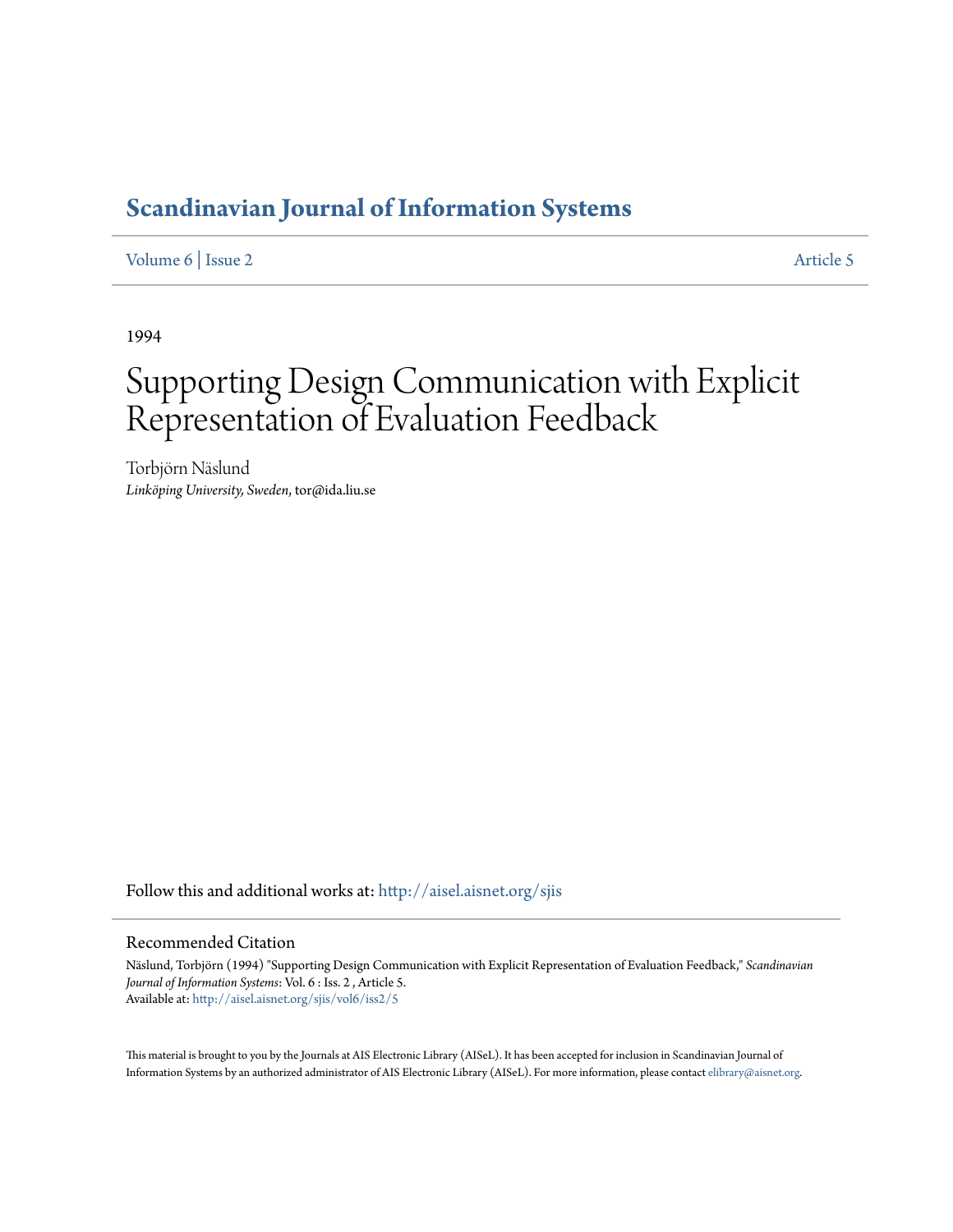# **Supporting Design Communication with Explicit Representation of Evaluation Feedback**

**Torbjörn Näslund**

*Department of Computer and Information Science at Linköping University S-581 83 Linköping, Sweden tor@ida.liu.se*

#### **Abstract**

*Usability is an important characteristic for information systems intended to support their users. In order to achieve usability, an iterative change of focus between design and formative evaluation during development is an often recommended approach. Our experience from industrial projects is, however, that* communication problems and misinterpretations *often occur during this change of focus. It is not sufficient that the evaluation reports give feedback—they must also support the redesign work. One promising attempt to achieve such evaluation reports would be to*

*use Design Space Analysis, which is an approach to design rationale representation. In this paper, we take an excerpt from a real-life evaluation report from one of our industrial projects, and show the implications of using a more structured approach to make the arguments in the evaluation report more explicit.*

Key words: *Usability evaluation, formative evaluation, design rationale, iterative development, argumentative design.*

© Scandinavian Journal of Information Systems, 1994, 6(2):21–42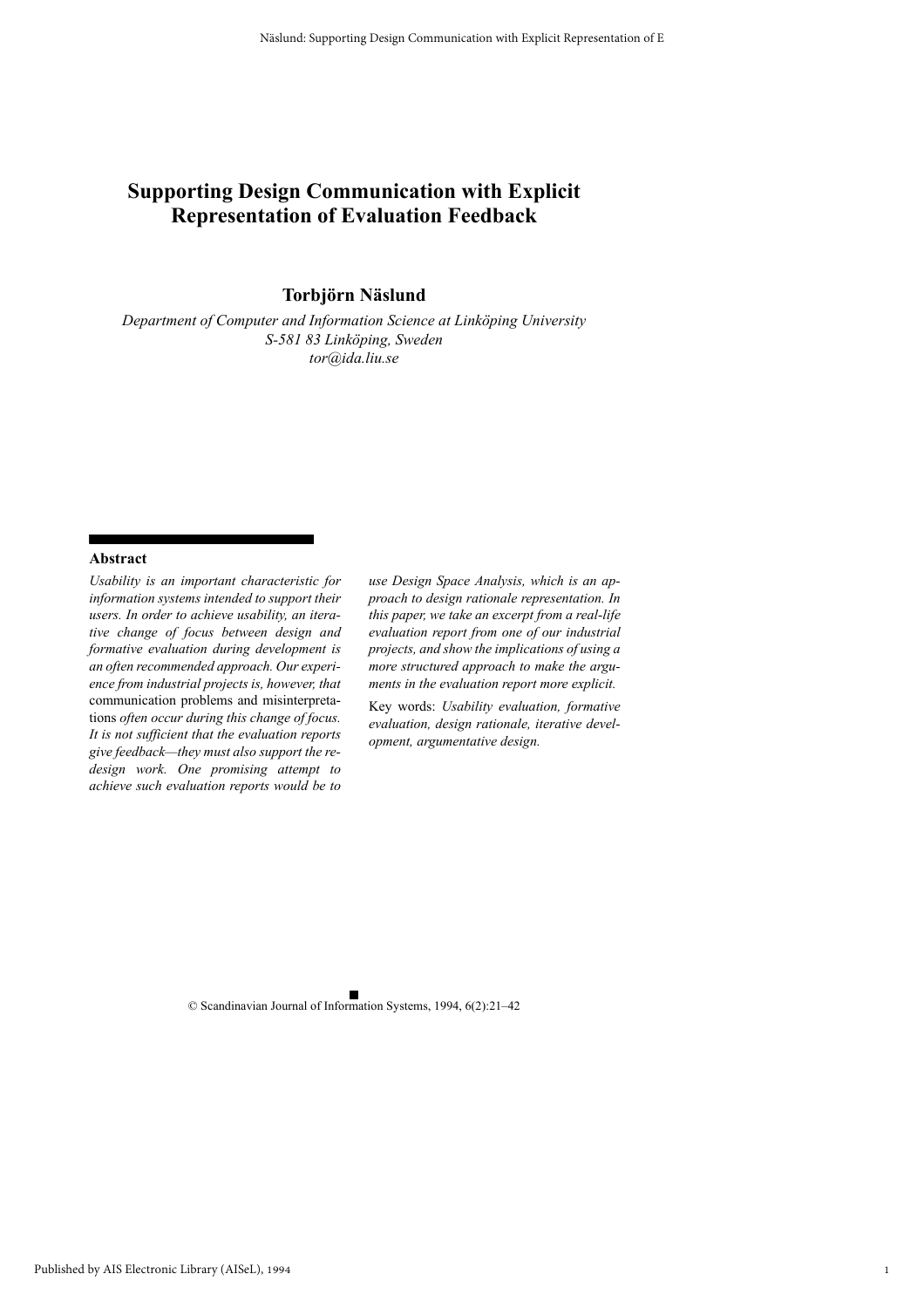## **1. Introduction**

A computerized information system is usable if its users can perform their tasks effectively, efficiently and comfortably (cf. Booth 1989, Hix & Hartson 1993, Lewis & Rieman 1993). Usability is thus a necessary characteristic for any information system. It can be more or less difficult to achieve during systems development. It is particularly difficult to achieve for information systems which are intended to function as tools in advanced human activities. An investigation into the concept of usability and its characteristics for decision support systems has earlier been published in this journal (Ovaska 1991).

It is well recognised that iterative development is important for achieving usability (Gould & Lewis 1985). Iterative development encompasses an iterative shift between design and evaluation, where design is the creative task of exploring an idea of the future system, and evaluation is a systematic reflection on the qualities of explored ideas. Multiple persons' knowledge is regularly needed both for design and for evaluation in information systems development. Some of the evaluation activities should be performed by other people than the designers themselves, in order to challenge the design and avoid risks for blindness in design and design fixation (Winograd & Flores 1986, Finke *et al.* 1992).

For a relatively long time, there has been HCI research on *usability evaluation*. While usability evaluation has earlier had a strong flavour of quantitative research methods taken from experimental psychology, there has been increasing interest in finding simpler evaluation methods with a primary aim of guiding information systems development towards usability. "Discount methods" (Nielsen 1993) have emerged as a term stressing the effectiveness of the evaluation methods in information systems development in business and industry. Discussions of the relative merits of different evaluation methods are common (Jeffries *et al.* 1991, Desurvire *et al.* 1992, Jeffries & Desurvire 1992, Burger & Apperley 1991). In systems development, the intention is that the evaluations should be *formative* (i.e., inform the design process), and that they should provide the needed information despite tight limits of cost and time.

Let us use the term *design proposal* for an explicit representation of a design idea, so that it can be understood by someone else than the designer. Research and experience have shown that for ensuring usability of an information system under development, three complementary approaches to usability evaluation can be used:

- Evaluation by prospective users, where the users are given the opportunity to assess design proposals in relation to their own experiences.
- Empirical evaluation, where design proposals are tested by representative users solving representative tasks.
- Analytical evaluation, where expert knowledge is used for assessing design proposals.

The three approaches are complementary, and can only to a very limited degree substitute each other. Users are experts in their own work practices, although they often have difficulties in describing them, as well as to see alternative ways of performing their work. (For an ap-

 $\Box$ T. Näslund 22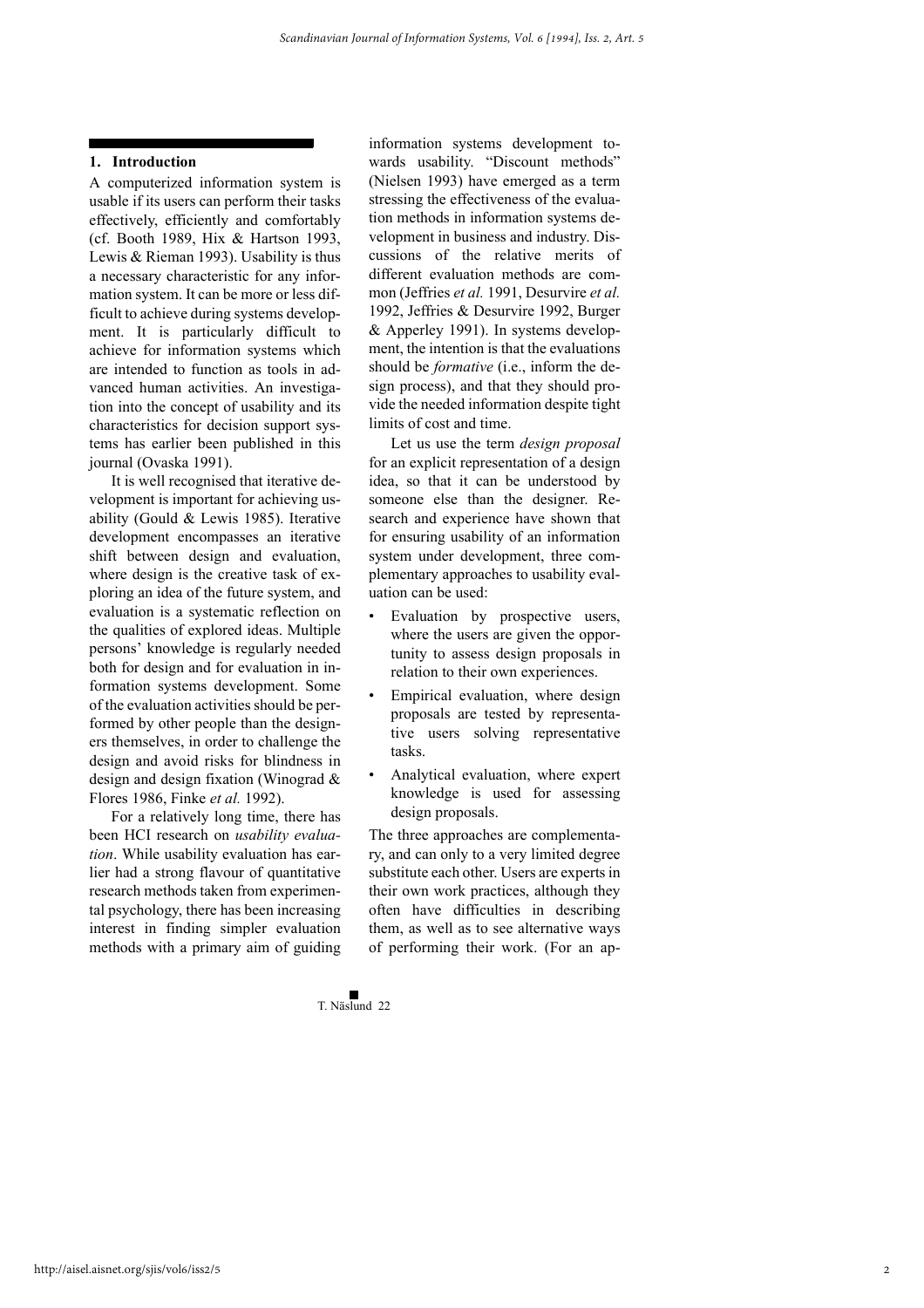proach to cooperatively challenging work practices, see Mogensen 1994). Empirical evaluations are important for detecting unanticipated troubles when using an information system (Desurvire *et al.* 1992). It is often very hard for designers to anticipate what difficulties users will have when using an information system (Wright & Monk 1991). Analytical evaluations are important for applying existing knowledge about design and use. (Nielsen 1993, Polson *et al.* 1992). (For discussions of the complementary character of empirical and analytical evaluations, see Jeffries & Desurvire 1992, Karat *et al.* 1992, and Nielsen & Phillips 1993)

In this paper, the focus is on analytical usability evaluation. Analytical evaluation is a necessary complement to the other two approaches since it can be used early in the development process, it can apply important existing knowledge on design proposals at low cost, and it can reduce the number of design flaws which would distract users when the two other approaches are used. The recommendation is that analytical evaluations precede empirical evaluations.

In all three approaches, the evaluation result must be fed back from the persons who perform the evaluation to the developers, so that the evaluation result can inform the further design of the system. In the first approach, the users are giving their feedback in a dialogue with the designers, while in the two other approaches the feedback is given by the usability evaluators which are responsible for the evaluations. The evaluation results are usually summarized in an evaluation report.

# **2. Experiences from analytical usability evaluation in industrial information systems development**

The work of systems design has changed considerably in industrial information systems development during the last years. Many developers are given new opportunities for designing information systems, including options such as multiwindow, multi-colour and multi-media graphical user interfaces with multiple mechanisms for user input. For many developers, this implies a large increase in the number of design options to select among, compared to those offered by earlier technology. The demands for design knowledge and skills which many of them have not yet acquired are high. A large number of design mistakes are done. Analytical usability evaluations can help in finding these mistakes early, and draw attention to important design issues early in the development process. In usability-oriented design, there is an early focus on how the information system should be designed in order to fulfill the needs in the actual use situation. Usability is not seen as a technical issue or an issue of designing a user interface layer to a program product. The objective for usability-oriented design is instead to develop artifacts with a good match between technology, supporting documentation, user characteristics, and the supported task and organization.

In cooperation with the National Defence Research Establishment (Försvarets Forskningsanstalt, FOA) we have been involved in several real-life development projects, where the aim has been to develop usable support systems, most of them for support in military command and control. In these projects,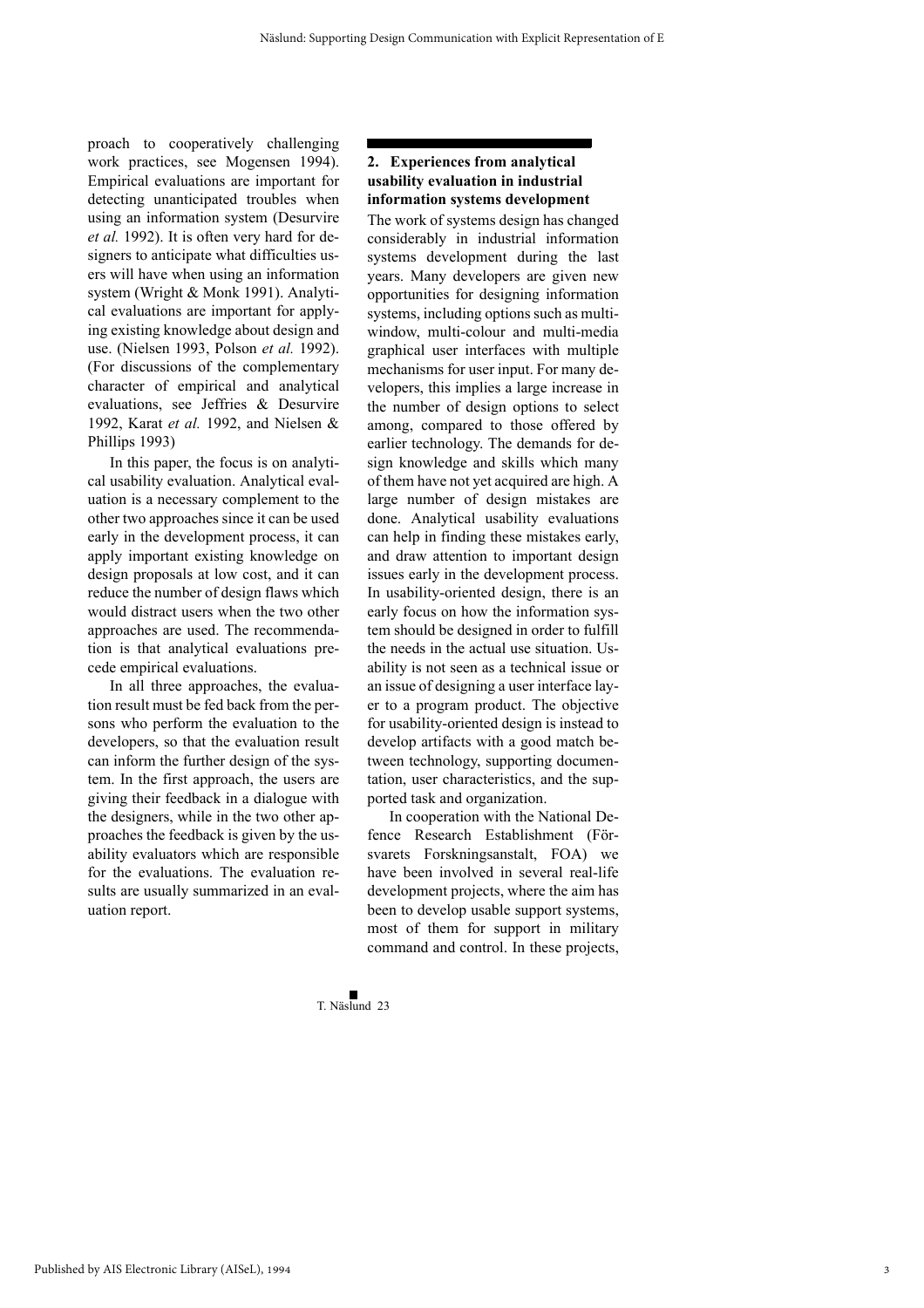#### **FIGURE 1. Basic roles in the analytical evaluations**



the design work was performed by professional information systems developers in industry. Since it was known that several earlier development efforts in the area had resulted in applications which had deficiencies in usability, we tried to reduce the inherent uncertainty in the development process by providing formative evaluations during the process (Näslund 1992a, 1992b).

The work was consequently split; the development activities were performed by industrial developers, while the evaluation activities were performed by us at FOA. This split forces many issues to be stated explicitly, which supports reflection and discussions about the design suggestions. Figure 1 illustrates the two basic roles in the communication process we are discussing here. The evaluation team consists of people with several competencies, such as domain expertise and persons trained in usability, information systems development and psychology.

It was a deliberate choice that design work should be performed by the designers, and that we as evaluators should give

informative comments on the design, but not take over as designers by providing the developers with our own design solutions.

In the projects, we performed both analytical and empirical evaluations, but with a clear bias towards analytical evaluations. The bias can partially be explained by project characteristics, but it could also be noted that the project leaders expressed preference for analytical evaluations. One belief which was expressed several times was that participation of user representatives in design could somehow be a substitute for empirical evaluation. Our experience is that this is not correct. User representatives are very valuable sources of domain knowledge; their participation is also valuable for gaining acceptance and smooth implementation of the application in the work setting. They are, however, not very good at anticipating user behaviour, and this is what would be needed if user participation would be a viable substitute for empirical evaluations. Our experience from the projects is that user participation in design has be-

4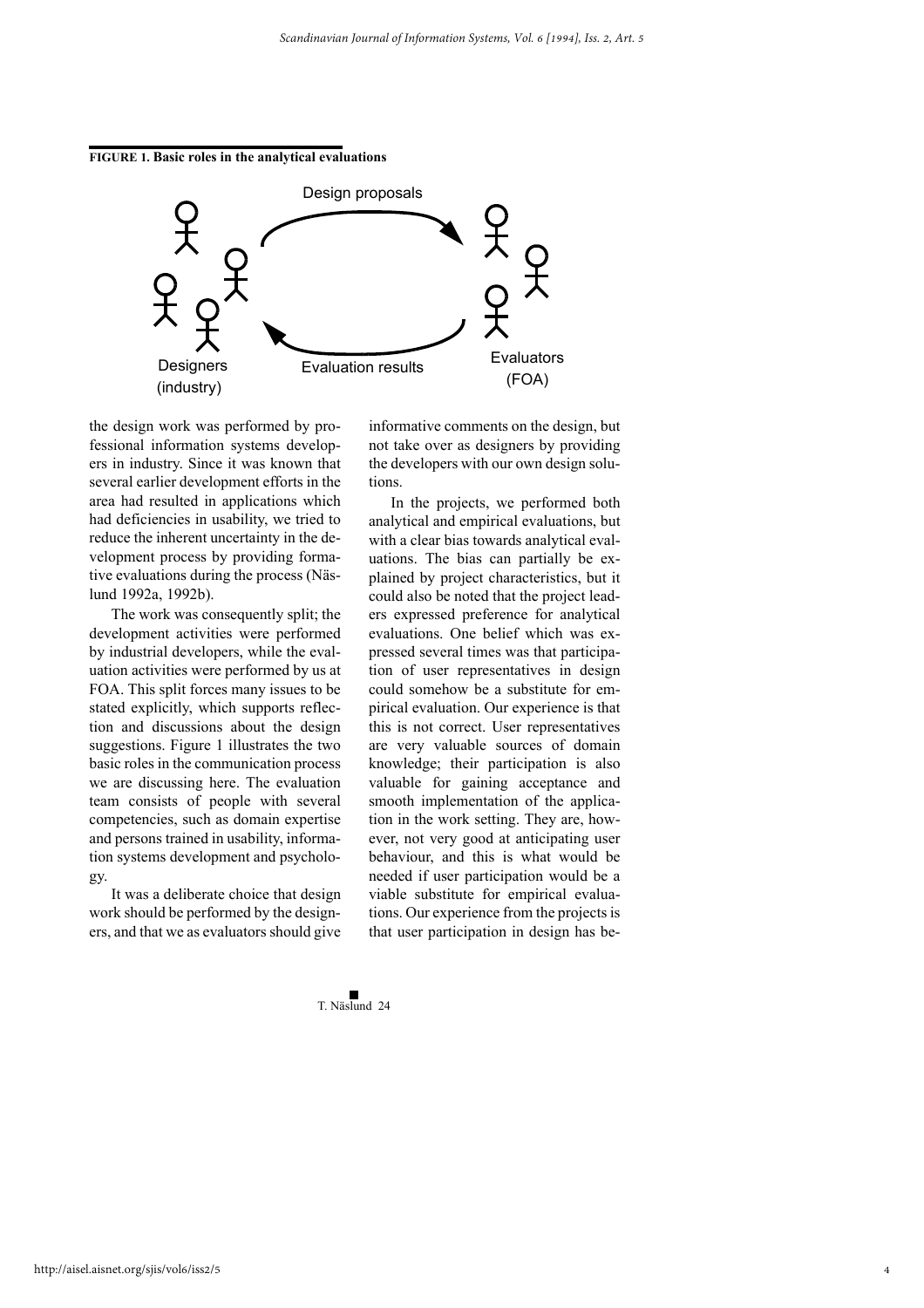come accepted and used in development practice. The argument that this user involvement can reduce the need for empirical evaluation can, however, be an obstacle for the development of usable systems.

The evaluation results have been fed back to designers in the form of evaluation reports. These reports have often been rather lengthy, textual descriptions (sometimes complemented by simple sketches) describing what part of the design the evaluators wanted to draw attention to, as well as a description and/or a discussion of the identified problems with the proposed design.

The formative evaluations resulted in large amounts of reported deficiencies and highlighted design issues. Despite the fact that the developers were professionals, it was very easy to find a large amount of questionable design solutions, also when using very simple evaluation methods. Large parts of the evaluation reports dealt with relatively simple deficiencies such as lack of feedback to the user, use of a technical language rather than the language of the application domain, and lack of consistency in design. Most deficiencies of this kind severely decrease the usability of an application, but have the advantage of being relatively easy to correct once they are detected. Among the deficiencies which are harder to find a late remedy for, we could note a tendency among the developers to make design decisions based on their own inferences about the task and work procedures—inferences which often were neither made explicit nor checked with domain expertise.

It was consequently easy for the evaluators to perform useful evaluations and the evaluation reports contained a large amount of important information for the continued development of the application. The communication between the developers and the evaluators was more cumbersome than expected, however. The evaluation reports tended to be rather lengthy, in order to describe the findings. This caused both a large amount of work in writing and reading the reports, and a risk that important issues were swamped in large amounts of text. Several issues were repeatedly brought to attention in subsequent evaluation reports. In these cases, either the reported problem remained in the subsequent design, or the new design replaced one drawback with another.

The conclusion from these projects is that analytical usability evaluations have a large *potential* for increasing usability in information systems, since it was easy to detect design flaws in the project. Since the detection and communication of these flaws were not sufficient for ensuring that design flaws were avoided in the subsequent design, some issues must be investigated further:

- There is a need for investigating how the communication between the evaluators and the designers can be improved. Since the evaluation reports tended to be lengthy, *increased overview* of the reports would probably be an improvement.
- There is a need for investigating how to help the designers to find new design proposals which are better than the previous. *Support for argumentation* about the merits and consequences of design proposals would probably help.

These issues are currently not well understood. The issues appear to be on the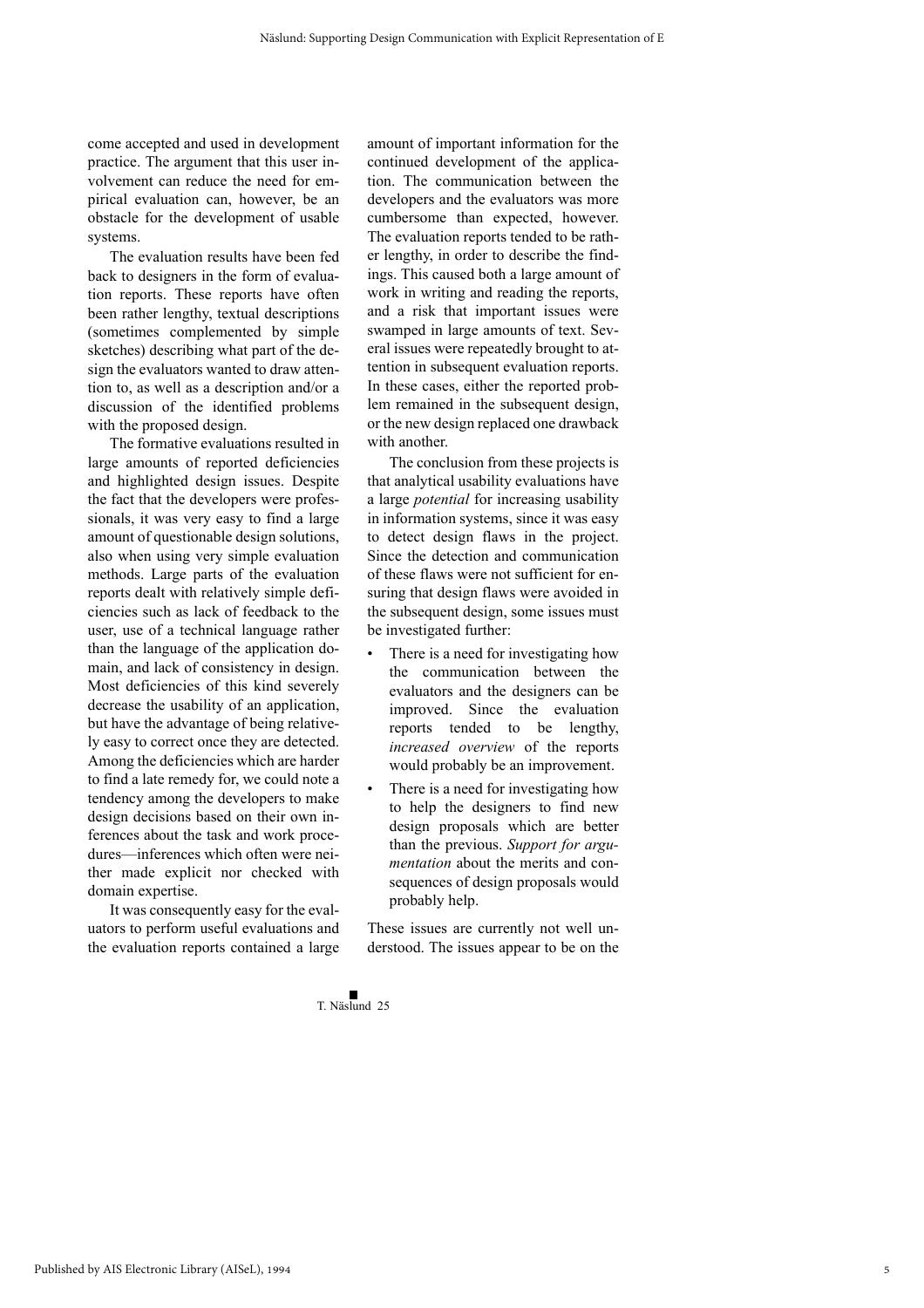border of different research areas. Research in human computer interaction has investigated how to perform usability evaluations, but lack systematic knowledge on how these evaluations relate to the whole development process and the different actors involved. Research in information systems has focused on the development process, and has acquired important knowledge on working with users (Greenbaum & Kyng 1991). Issues about empirical and analytical usability evaluations do not seem to have been incorporated, however. Research in software engineering, finally, has made thorough investigations into verification and validation during construction of software, but demands that the requirements of an information system are defined early in the development process. This would be extremely difficult for usability issues. Regrettably, there is a substantial gap between techniques advocated for software engineering and techniques advocated for design with usability in focus.

Similar issues have received attention earlier regarding other parts of the design process, however. Parnas & Clements (1986) note that there are problems in understanding the rationale behind design decisions, since rejected design proposals and the reasons for rejection are not documented. They also state other problems with documentation from the design process. Approaches for supporting the explicit recording and communication of decisions and tradeoffs during design have begun to emerge in the area called Design Rationale (Preece *et al.* 1994, chapter 26; Human Computer Interaction 1991).

# **3. Using a design rationale approach for improving evaluation feedback**

The remaining part of this paper discusses the use of a new format for structuring evaluation reports, using a design rationale approach called Design Space Analysis (DSA). The hypothesis is that design rationale approaches can help in structuring and clarifying evaluation reports, in order to increase the designers' opportunities to understand and make use of the evaluation results.

The work reported here is a post hoc analysis of existing evaluation reports from an industrial project, in which I was a member of the usability evaluation team. The evaluation reports were textual. During the project, we could note problems of the kind described in the previous section. A question is thus what consequences the use of a design rationale technique could have had. During the analysis, I have used the QOC notation from Design Space Analysis in order to study the implications of using the notation.

Design rationale is the common term for a set of approaches for capturing design argumentation and design decisions during the development of an artifact. Some well known approaches are IBIS (Grant 1976, Conklin & Begeman 1989), DRL (Lee & Lai 1991) and Design Space Analysis, DSA (MacLean *et al.* 1989, MacLean *et al.* 1991). For a comparison of approaches, see Shum (1991) or Sjöberg (1994). Several approaches are described in the special issue of Human-Computer Interaction (1991). Preece et al. (1994) discuss design rationale in a separate chapter.

The primary reason for choosing Design Space Analysis (DSA) was its ex-

6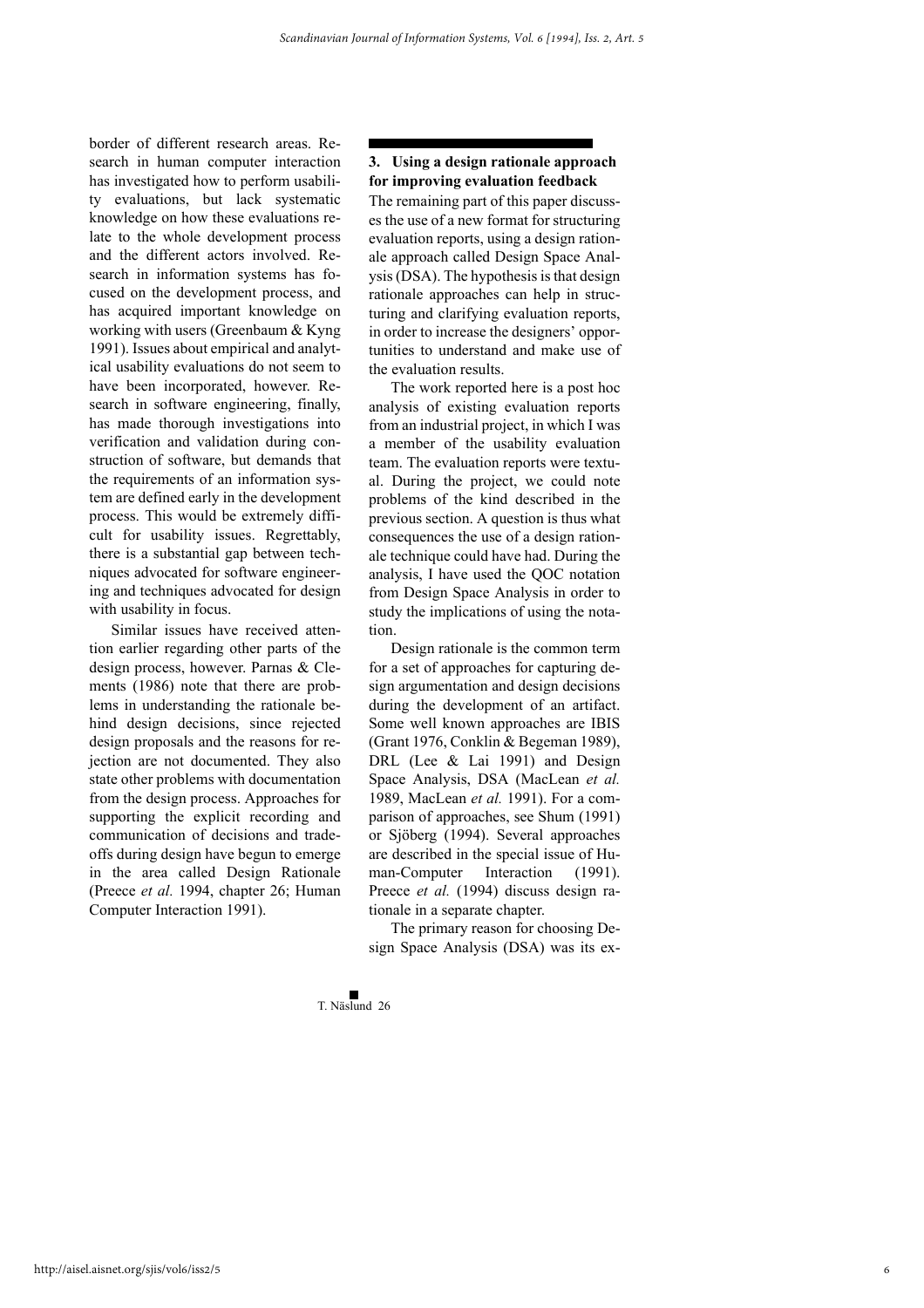plicit recognition of design rationale for exploring design spaces, i.e. the set of possible design options. This view fits very well with the problem many professional system developers face today, with an increasing number of design opportunities to choose from.

Of course, the impact of using techniques such as DSA for communicating the results of formative evaluations requires empirical studies in real-life projects. Such studies are currently performed, and will be subsequently reported. The post-hoc analysis of evaluation reports reported here is an early part of this long term research effort.

The next section of the paper, section 4, introduces the QOC notation used in DSA. Section 5 describes the common pattern found in the analysis of the evaluation reports. Section 6 gives a detailed example of how one small part of an evaluation report could be represented in the QOC notation, and highlights opportunities and problems encountered in this re-representation process. Section 7 summarizes the experiences.

#### **4. The QOC Notation**

QOC is short for "Questions, Options, and Criteria", which are the three basic concepts used in a design space analysis. The notation was developed by researchers at RankXerox EuroPARC (MacLean *et al.* 1989, MacLean *et al.* 1991).

We can think of a design space as all the design possibilities for an artifact to be designed, each with its own characteristics. Obviously, many of these possibilities would not be satisfactory to work with; others would be extremely cumbersome to accomplish during systems development. Among the more reasonable design possibilities, it will probably be difficult to state which is the best; they will each have their advantages and disadvantages. The intention with a design space analysis is to investigate and represent the characteristics of different design possibilities, and thus to increase the awareness of the trade-offs involved in decision-making about design.

A *question* is a particular design issue, to which there are different design *options*. Each of these options can be positively or negatively assessed by different *criteria*. These criteria thus describe the characteristics of the different options in relation to each other.

Let us study a simple example of how to use QOC for representing an exploration of a design space: Assume that we have a design situation, where we as designers need to design a dialogue where the user should select one of twenty different services. The first option we think of is to design a menu, with all services listed. Such a list would however be very long, and it would be difficult for the user to get an overview. As an alternative option, we consider grouping the services, and design the dialogue based on a menu hierarchy instead. We regard this option as better since it avoids very long menus, but due to problems we have with slow computer response, we are concerned that traversing a menu hierarchy would slow down the dialogue so much that the user would get irritated.

This line of reasoning can be illustrated using the QOC notation (figure 2). As we can see, there are two identified options, each of them positively assessed to one criterion and negatively assessed to another criterion. If one of the two options should be selected in a design deci-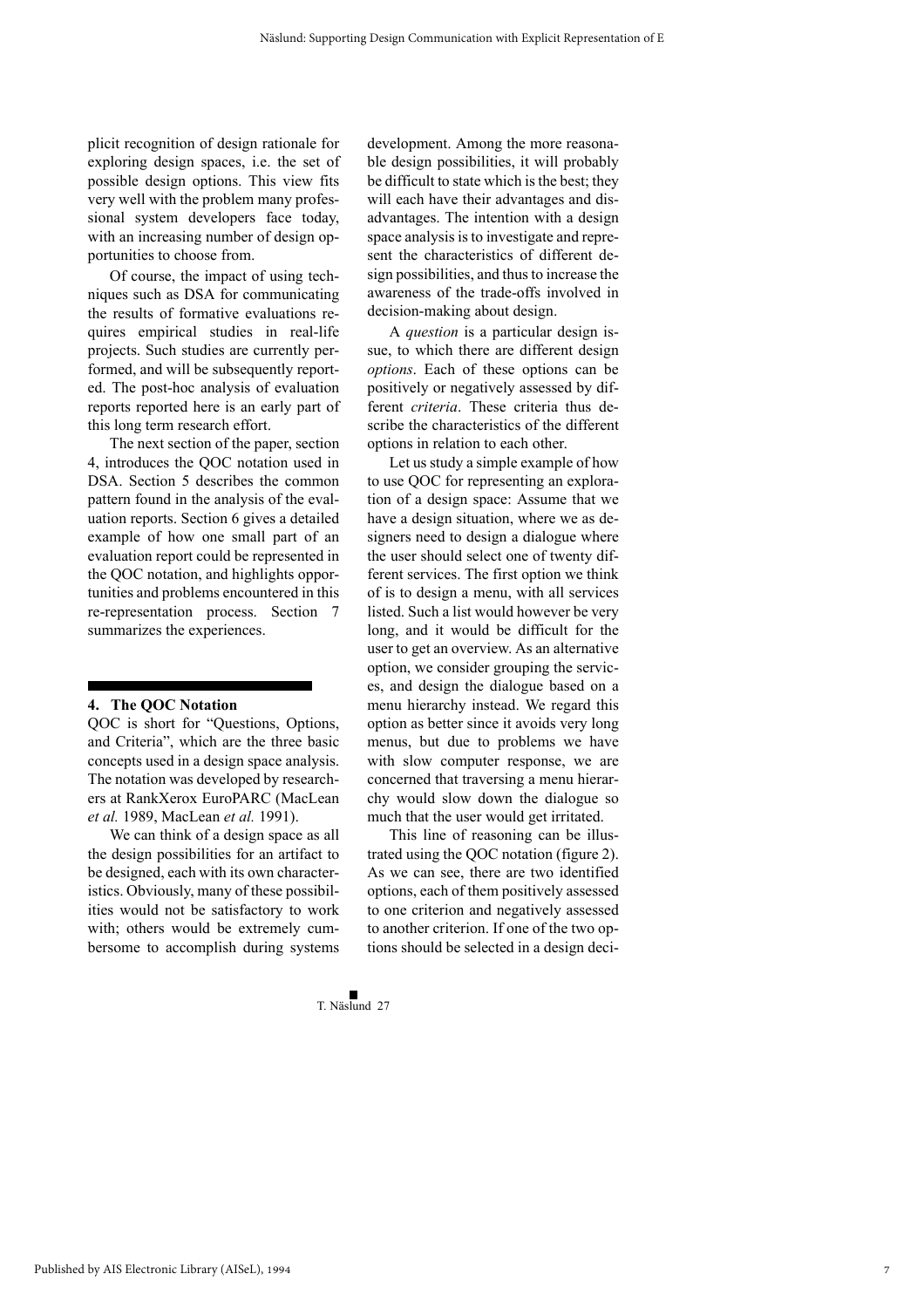

sion, there will be a trade-off between different criteria. Which of the two criteria that will be most important will be specific to the situation at hand. The representation can, however, also be used as an aid in searching for new options: Are there any options which would be positively assessed by both criteria?

One such new option would be to avoid using menus, and instead using a command-based dialogue. A command based dialogue will achieve high speed also for large sets of alternatives to choose from, without the need for presenting very long menus. In a comparison between the three options we will easily detect that we need another criterion, however. A disadvantage with using a command language compared to menus is that the user needs to remember the different commands, while in a menu based interaction, the user will always be informed about the alternatives. The extended QOC structure would be as in figure 3.

This rather simplistic example was given in order to introduce the QOC notation. Several different design options addressing the same design question are

compared. The comparison is made by assessing the options relative to a set of relevant criteria. There are positive and negative assessments; the positive assessments are illustrated with solid lines, and the negative assessments with a dotted line. When a design decision has been reached, it is common to illustrate this in the QOC structure by a rectangle around the selected option.

It should be noted that a design decision can never be *deduced* from a QOC structure. The structure illustrates the trade-offs involved, but cannot show the importance of different criteria, nor the strengths of the assessments. As an example, it would not be appropriate to select an option just because it is positively assessed by ten criteria and negatively assessed by only one criterion—the single negative assessment could rule out the option completely.

It should also be noted that the example is not meant to argue about the best solution to the simplistic design problem. A common solution used in many modern interfaces is to use cascading menus complemented with keyboard short-cuts. Another option which would

8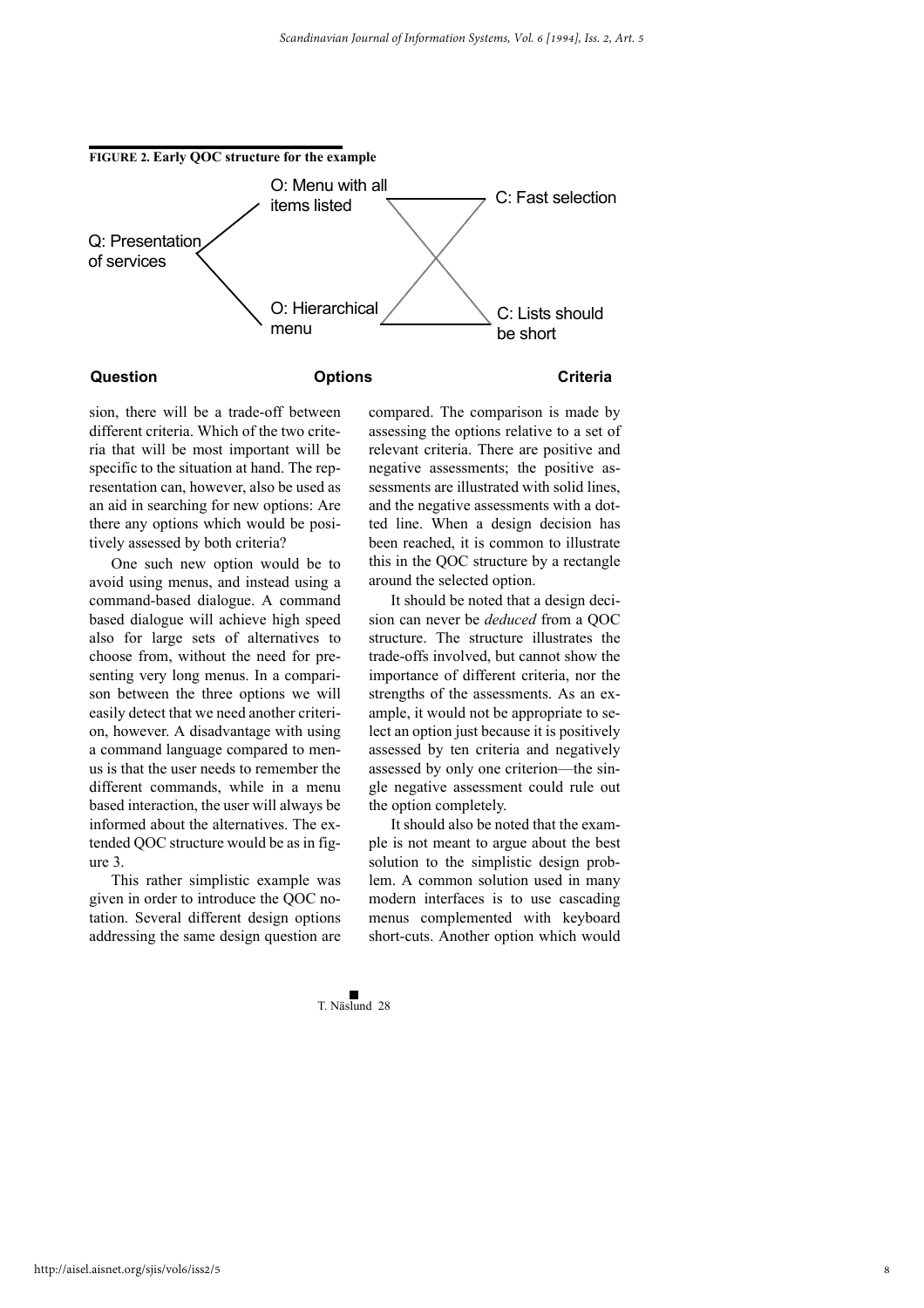#### **FIGURE 3. Extended QOC structure for the example**



be positively assessed by all three identified criteria, is to use a command language but to provide a clearly shown way for the user to ask for help if the appropriate command is forgotten. However, what is a good design decision will always depend on the situation at hand.

# **5. Analysis of the evaluation reports from a DSA perspective**

Several evaluation reports from our formative evaluation efforts in the development projects were analyzed using the DSA framework. Compared to a design space analysis, the evaluation reports contained several systematic differences:

- 1. Often, the evaluation reports considered only one design option, namely the design option which was suggested by the designer. In DSA, several options are contrasted to each other.
- 2. The comments were often based on a comparison between the suggested design option and a perceived objective of the application. In DSA, the criteria highlights differences in

characteristics between the different options, but usually do not connect these criteria to the actual objectives of the design project. Neither the evaluation reports nor DSA explicitly deals with project objectives, although both do so implicitly.

- 3. The comments often highlighted a misfit between an objective and the suggested design solution. In other words, negative relationships between objectives and the design option were emphasized, while positive relationships were seldom mentioned.
- 4. While DSA groups several design options around a design question, the evaluation reports rather tended to comment on each design option, connecting it to one *or more* design questions. These design questions were seldom mentioned explicitly.

Using the QOC notation would yield something like the sketch in figure 4, with the additional complication of the connection between the comments and the project objectives indicated.

Consequently, seen from a DSA viewpoint, the evaluation reports did not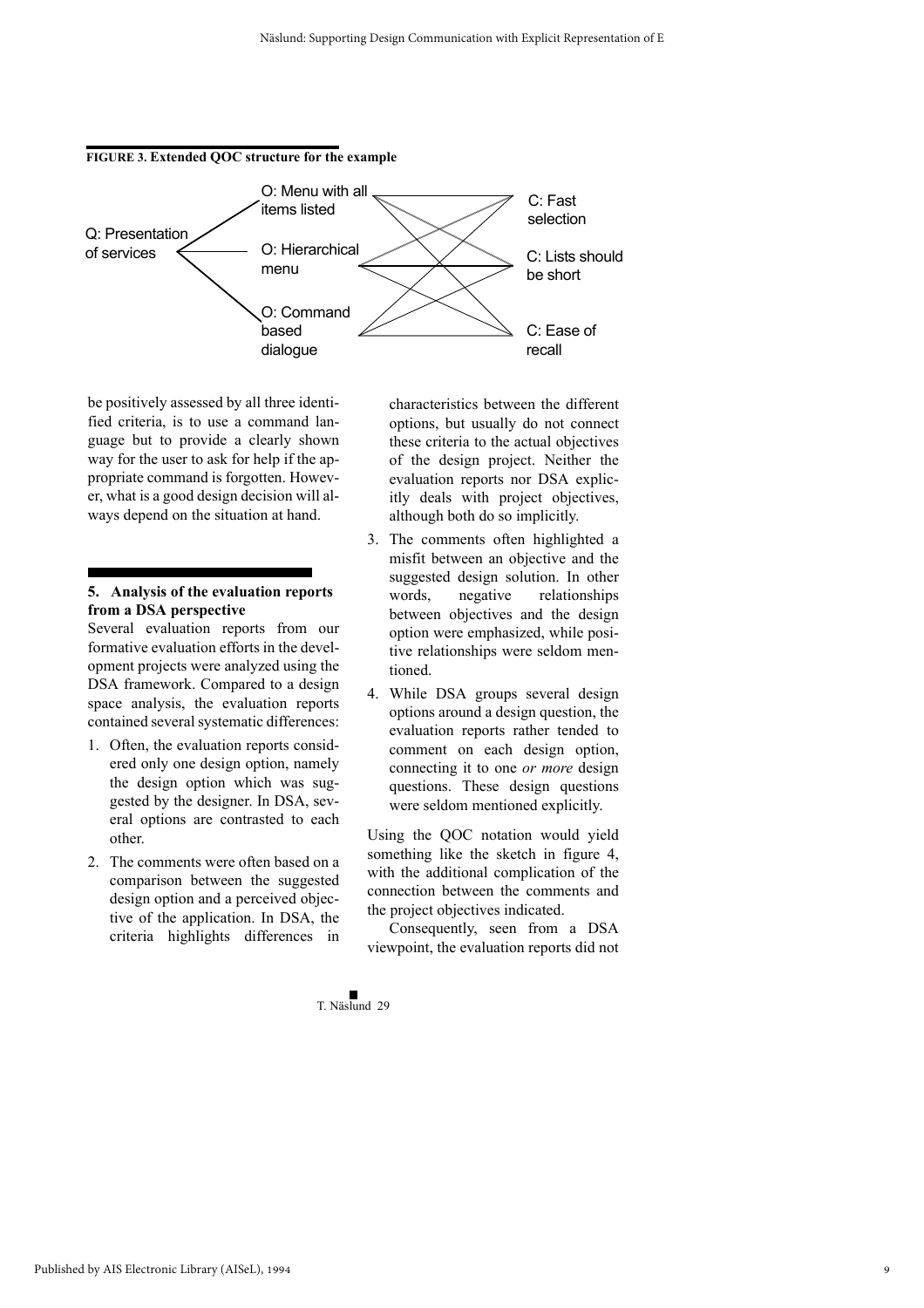

**FIGURE 4. Sketch of a generic QOC representation for the comments in analyzed evaluation reports**

explicitly mention the addressed question and since there was only one option to comment on, there were seldom explicit discussions about criteria.

Each of the identified differences between the content of the evaluations reports and DSA can easily be explained. Using the same numbers as above, the following rationalization for the structure of the evaluation reports can be given.

1. Since it was a deliberate choice of the evaluators not to take over the designer role, the evaluation reports could only comment on the suggested design options. The evaluators did in fact ask the designers to supply several design options in cases where the designer thought it was hard to make a design decision, but this seldom occurred in practice. Instead, it seems like the designers preferred to make design decisions,

and then to revise them in the light of negative reactions from colleagues, evaluators or user representatives.

- 2. The comparison between objectives and design solutions is central for all kinds of evaluation activities. Since DSA highlights differences between options, but does not offer means for making design decisions (i.e., trading the different criteria off against each other), its structure must be enhanced with objectives if it should support design decisions and evaluations. The evaluation reports, on the other hand, did not need to position the design option in a design space, since it was seldom needed to contrast different options against each other.
- 3. Since the evaluation reports tended to be rather lengthy, priority was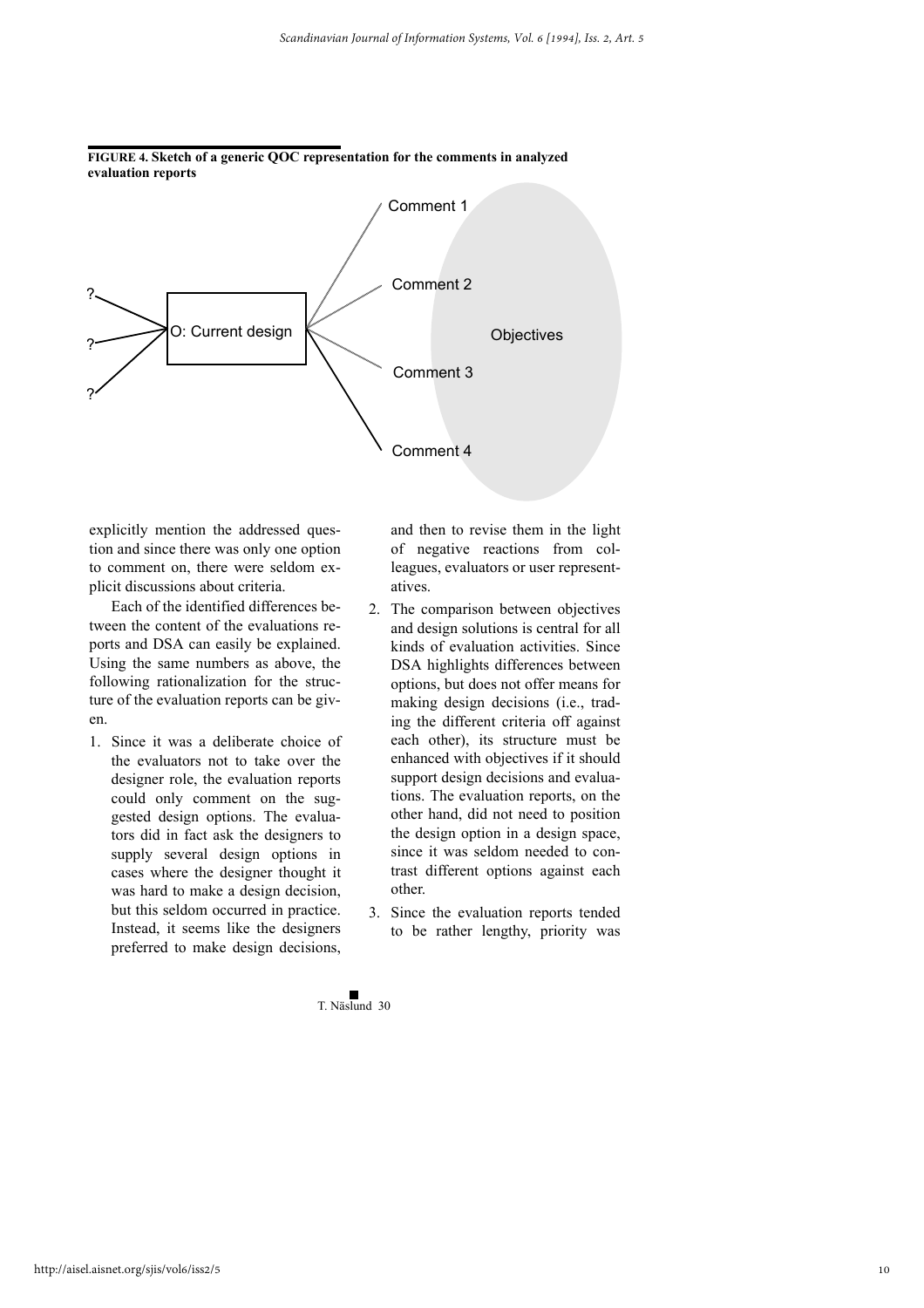given to reporting found deficiencies over reporting objectives which were in fact fulfilled by the design. This trade-off seems to be appropriate, since there is probably an infinite set of positive comments which can be given to a suggested design. In fact, it seems that many of the cases where positive comments were in fact given in evaluation reports, it was done for the purpose of either giving a notification that a new design option solved a problem highlighted in an earlier evaluation, or simply to make the tone of the evaluation report somewhat milder after having given a set of negative comments on a design option.

4. It was considered convenient both for the evaluators and the designers to structure the evaluation reports around the services provided by the application. This led to the situation where several design questions could be commented together in cases where they were all resolved by the same designed service.

The structure of the evaluation reports clearly makes sense. The evaluation reports contain what they promised to contain, namely a structured set of evaluation results or comments on a suggested design. It would be wrong to argue that the evaluation reports were bad, just because their structure did not conform to the structure of a design space analysis.

Given the identified problems with the utilization of the evaluation report, the situation becomes somewhat different. As discussed in section 2, above, it was not uncommon that new design solutions contained the same or new design deficiencies. There is a need to strengthen the use of evaluation reports to support *re*-design, still without moving the responsibility of design decisions from the designers to the evaluators. It was also identified that the lengthy evaluation reports created communication problems. The time for production of the evaluation reports was sometimes longer than the time for the actual evaluation sessions.The QOC structure has a potential for both increasing the overview of what is discussed in the evaluation reports and to provide support for argumentation which was asked for in section  $\mathcal{L}$ 

# **6. An example: applying DSA to an existing evaluation report**

To illustrate the implications of using the QOC notation in communication of evaluation results, let us look at an example in some depth. The example is taken from a real-life, industrial development project, in which the author took part as an evaluator. It is selected partly on its merits of being easy to understand taken out of its context, and partly because the actual evaluation report in this passage was brief and concise. It is thus intended to be a good illustration, but it should be noted that most other parts of the evaluation reports contained longer discussions of highlighted issues than this example does.

The evaluated application can be described as an office information system tailored for use by military staffs. In military staffs, much of the work centres around geographical information. *The map* consequently plays a central role in the work. The application has several services for handling maps with military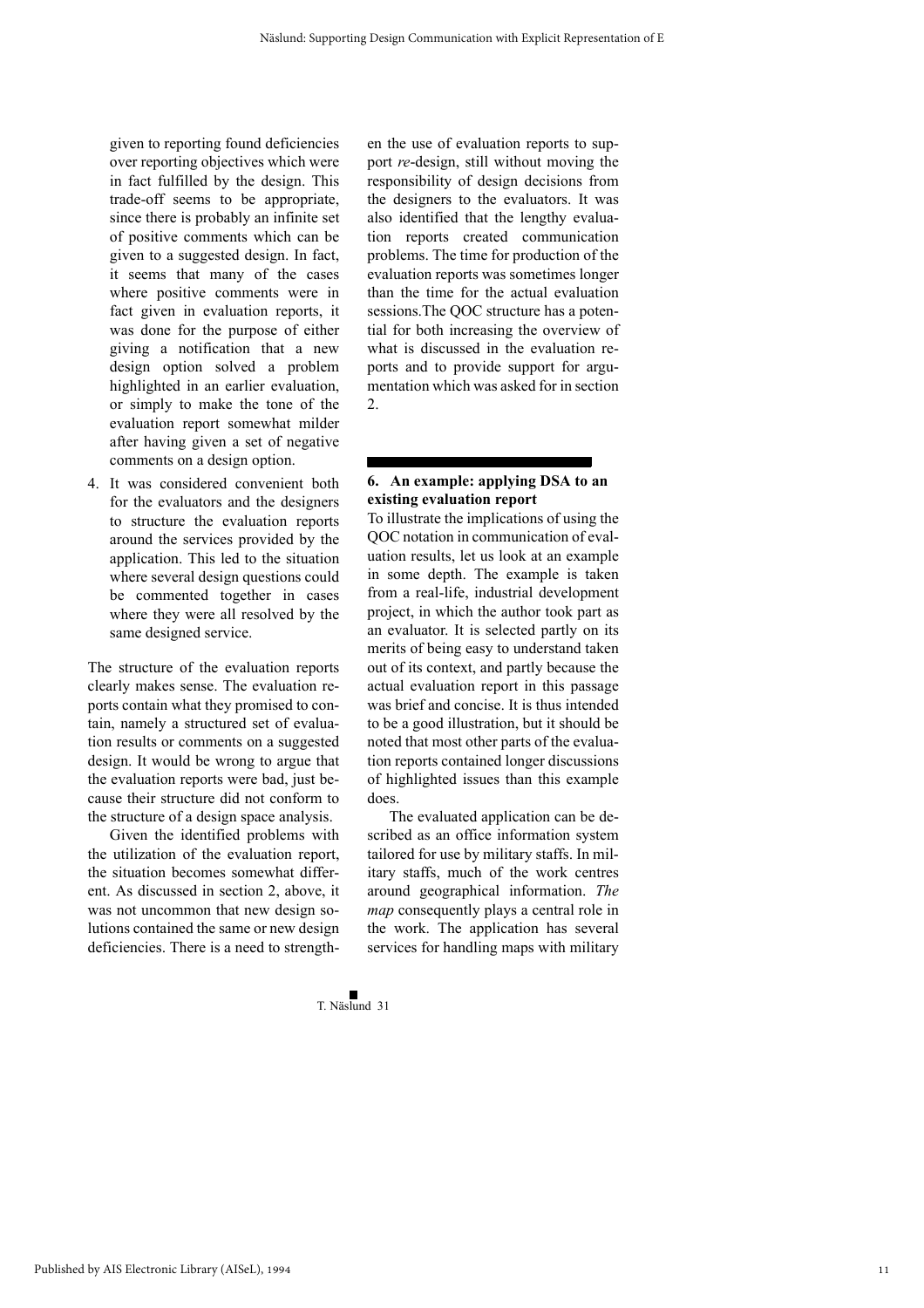#### **TABLE 1. Excerpt of an evaluation report**

(1) Only RT-coordinates seem to be implemented.

- (2) RT-coordinates are not displayed in a correct format (X/Y format should be used. See "Army handbook 4").
- (3) The precision of the coordinates is generally too high.
- (4) There is no advice-giving text, explaining how to click the mouse buttons.
- (5) It would be advantageous if the selected positions were marked on the map.
- (6) When a sequence of coordinates is given, it is hardly practical to wait until the last position is given. Another possibility would be to display each coordinate after each marked position.
- (7) The two last remarks make it difficult to find a position on a map when the coordinates are known. Such situations will be common, since the system lacks a function for showing the position corresponding to given coordinates.

information overlaid. An important service for working with the map is the conversion between a position on the map and the geographical coordinates of this position. This is the service focused in the example.

In Swedish military work, three different systems are used for describing the coordinates of a position. Of them, "Rikets nät" is the most commonly used, and is the decided standard for use in the Swedish army. Coordinates in "Rikets nät" are called "RT-coordinates." (As an example, *X 647646 Y 149049* are the RTcoordinates for my apartment in Linköping).

The excerpt above is taken from the evaluation report written after an analytical evaluation of an early prototype of the application<sup>1</sup>. The service under consideration is the service for providing the coordinates to a position. The user invokes the service by first selecting "Position analysis" from a menu, then selecting the geographical system to be used for expressing the coordinates, and finally by pointing on the map and clicking the left mouse-button. The coordinates will then be displayed in a separate window. When coordinates are needed for several positions, the user can make a corresponding selection, then click the left mouse-button for each of the positions, and finally click the right button to mark the end of the sequence and get the list of all the coordinates.

The evaluation report contained the text in Table 1, translated from Swedish<sup>2</sup>.

It can be noted that the formulation of the comments is not very elegant, but this is not an uncommon situation. An important demand on formative evaluation is that the comments are needed shortly after an evaluation session. Delay of the feedback makes it much less useful. Thus, formulations leading to misunderstanding should be avoided, while inelegant but understandable formulations can pass.

#### *6.1. Comments 1 and 4*

Prototypes are incomplete models of a proposed system. A very common situation when evaluating prototypes is that there is a lack of statement of the status of the current version compared to the intended final system. This makes it difficult for the evaluators to decide if missing pieces are forgotten and hence need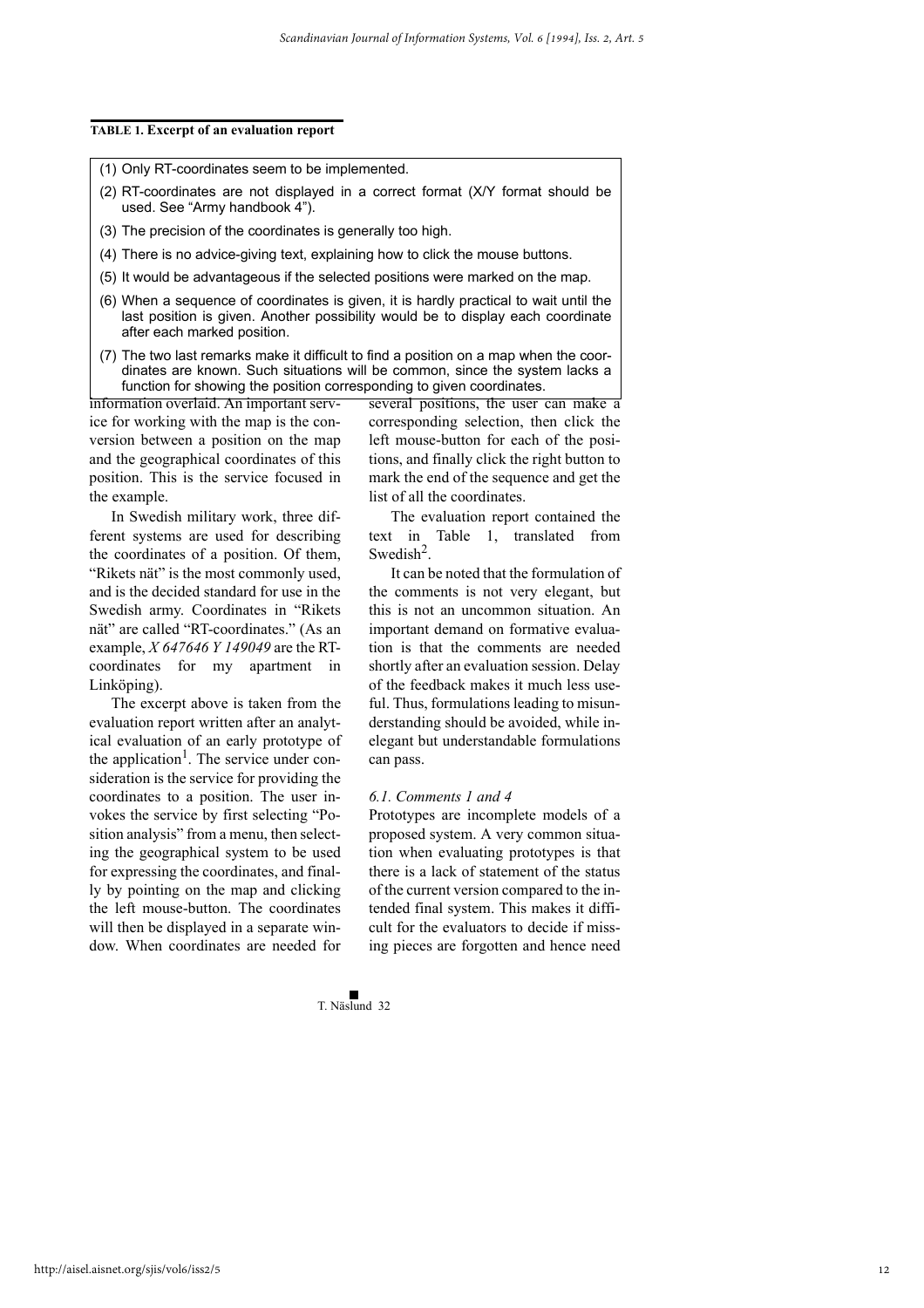

to be highlighted in the evaluation report, or if they are deliberately omitted in the current prototype and are planned to be added later. The most frequent solution to this dilemma during our projects has been to stress the lacking functionality, but not spend many words on explaining why the functionality is needed. A typical example can be found in comment (1). Here, the designers probably had a deliberate plan to investigate the service with only one of the three geographical coordinate systems implemented, and then to add the other two later in the development. It is more questionable whether the same kind of reasoning is true for the other comments, such as (4). Clearly, it could be the case that the developers had the intention to first wait for the evaluators comments on a given design, and then add instructions to the user on how to use the service. It could, however, also be the case that the designers simply forgot the advice, or thought that it was not needed since it was evident to the users how to use the service<sup>3</sup>.

Both comments can be seen as statements where the evaluators prompt for either a consideration of other design options, or an explanation for why the suggested option is good. It is not the intention of the evaluators to start an extensive discussion unless the designers show that this is needed. Figure 5 tries to illustrate both comments using the QOC notation.

This is an example of how it often can be difficult to know for the evaluators what issues should be brought into focus, and when it should be brought into focus. To achieve the maximal effect, the evaluators' comments should neither be too late, i.e., when the designers already have committed themselves to a design proposal, nor too early, i.e. when the designers have decided to explore the particular issue later. It is thus important that the designers state what qualities they want to show by a prototype or model, and what qualities they want to explore later. The notion of *question* in DSA can be used by the designers for making ex-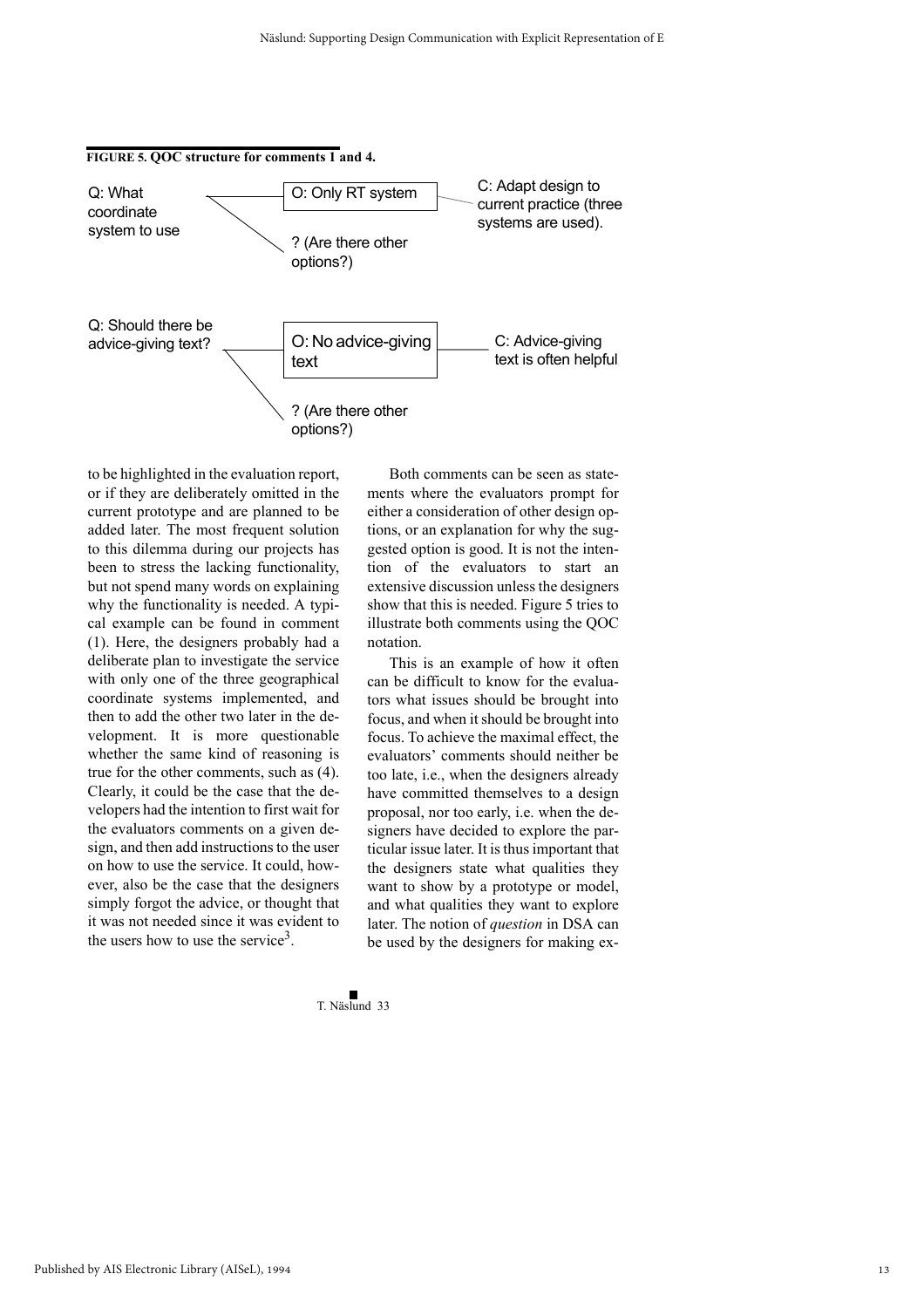

plicit what they want to highlight and what they do not want to discuss at the current state. Questions can also be used by the evaluators to stress what issues need to be brought into focus, now or at a later stage. A list of open questions can thus be maintained as an *agenda* for design discussions.

# *6.2. Comment 2*

(2) RT-coordinates are not displayed in a correct format (X/ Y format should be used. See "Army handbook 4").

When sketched using the QOC notation, comment 2 will be rather simple, as shown in figure 6.

Although it is not very clear from the text, two different design options are in fact discussed—one which is actually implemented, and one which is suggested by the evaluators. One criterion is identified. The implemented format has a negative link to the criterion, while the suggested format has a positive link to the criterion. Note that this does not necessarily mean that the *best* design decision is to use the format given in the Army Handbook. Rather, the QOC structure should be used for asking the designers the question "Are there any other criteria which speak in favour of your implemented format?" Examples of such criteria could be that there are severe technical difficulties to implement the standard format, or that the user representatives have given a strong argument for why the implemented format would be more useful for them.

# *6.3. Comment 3*

(3) The precision of the coordinates is generally too high.

Comment 3 is more delicate. The textual structure of the comment is something like the structure shown in figure 7. Here we can note that just in order to be able to present a QOC structure, we need to add information, namely the precision used in the implemented design. In the evaluation report, it was obviously assumed that the readers were aware of the details of the implemented solution—an assumption which was probably true, but anyway forced the reader to make an additional effort when reading the report, and, as was just shown, also decreases the comprehensibility of the evaluation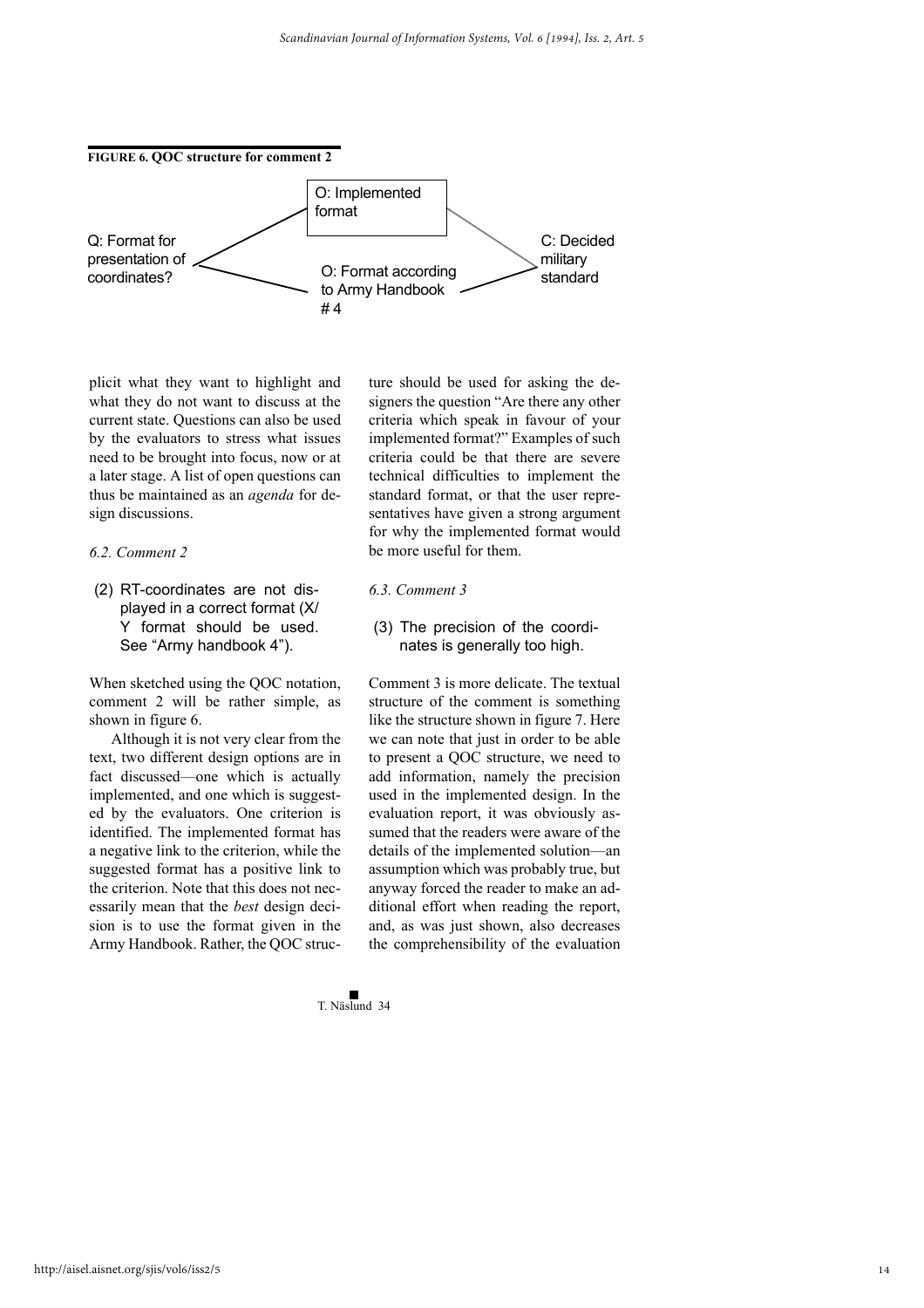#### **FIGURE 7. QOC structure for comment 3**

Q: Precision to use for display of coordinates?



(C: Seldom need for precision of one meter)

report for later use. Let us assume here what was probably also the case, namely that the system specified the exact position in meters.

It also becomes clear that the criterion given in the evaluation report is vague. In order to make a thorough investigation of the design space around this, better formulations of the criteria are needed. The two probably most important criteria would be (a) the demands of the military tasks being performed, and (b) the practical possibilities to make a precise selection of a position on the map using the mouse. Clearly, it is of limited use to know exactly to the meter where, for instance, a company is, since a company consists of approximately 150 soldiers, and will thus be hard to fit into a meter squared. It will also be of limited use to present the coordinates with higher precision than the precision with which the user will be able to mark the position on the map.

An interesting thing happens when these two criteria are used in assessing different design options. The first identified design options were a set of different precision values such as the set {1 m, 10 m, 100 m, 1 km}. Neither of these options can be directly assessed by the criteria. A designer or evaluator with domain knowledge will soon realize that the two criteria are best tied, not to the precision of coordinates in the world *per se*, but rather to a function of the *scale* of the actual map. On a detailed map, it will

of course be much easier to mark a precise position than on an overview map. Furthermore, an officer who selects an overview map most likely performs a task with less need for precision than an officer who selects a detailed map. The point of interest is that this was easily realized when the two identified criteria were used to assess the initial set of options {1 m, 10 m, 100 m, 1 km}. The increased set of identified options could instead be something like the structure shown in figure 8, with one set of options describing options with fixed precision and one set describing scale-dependent options.

A criterion such as "match to precision of pointing" would be possible to use to assess the second set of options, but would not be applicable to the first set since the match would vary with the actual scale of the presented map. In a similar way, a criterion such as "task match" would be easier to apply to the second group than to the first group. Consequently, the explicit use of criteria not only makes it easier to find new options, but rather *forces* the recognition that an option is unsuitable since the assessment of criteria cannot be made.

The example illustrates both how QOC forces explicit formulation of important characteristics and how the explicit assessment of options to criteria may clarify the issue also for the evaluator and in fact force the discovery of new and better options.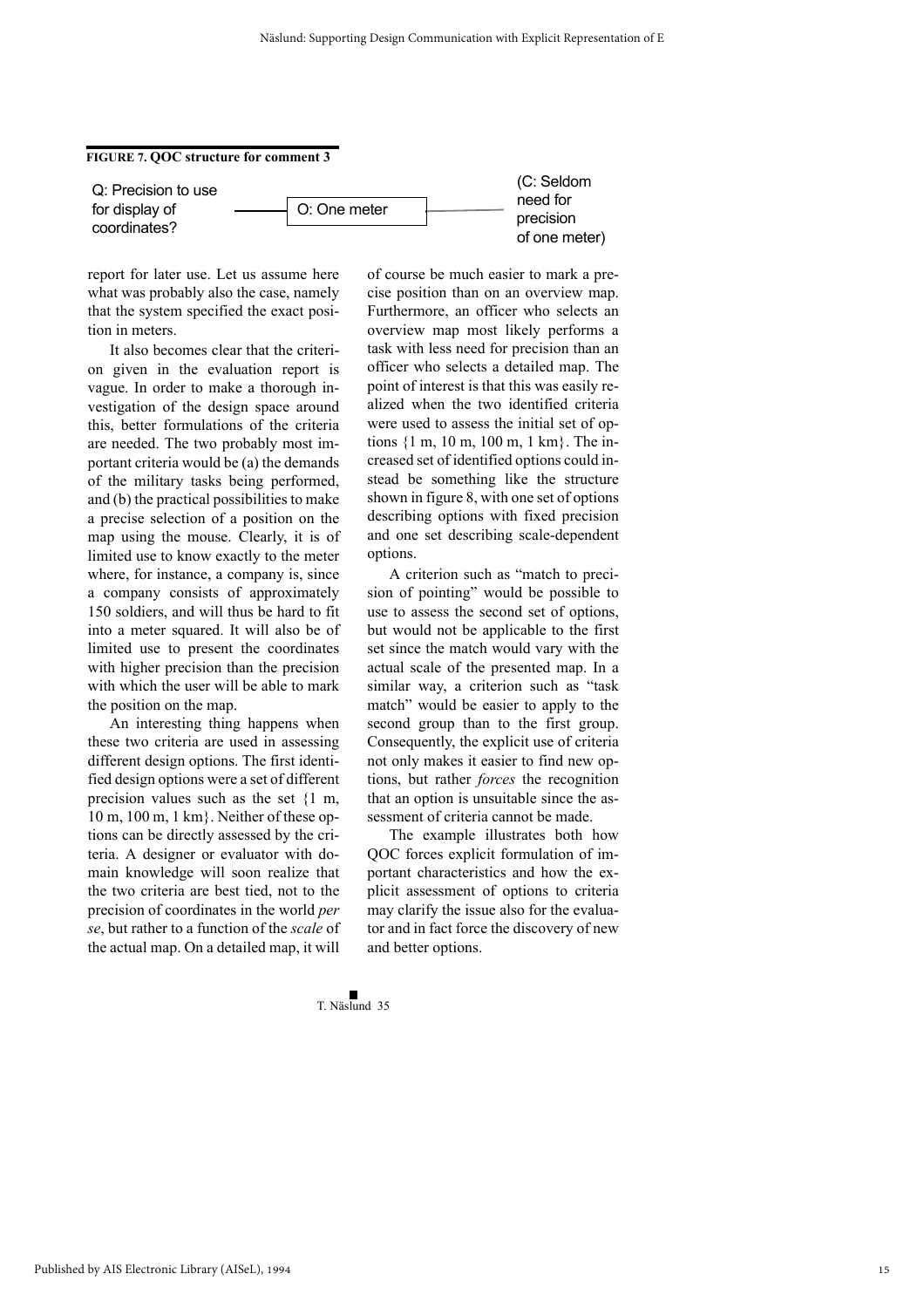



1 meter 10 meters 100 meters 1 mm on screen2 mm on screen 3 mm on scree

- *6.4. Comment 5*
- (5) It would be advantageous if the selected positions were marked on the map.

Comment 5 highlights that something is missing, but does not give any argument for why it should be there. From a DSA viewpoint, the *question* and the *options* are relatively clear, but there are no *criteria*. A suitable QOC structure, such as the one in figure 9, could provide a better backing for the comment. In this case it is made explicit that the argued advantages for marking the positions on the map are to reduce the risk for erroneous interpretation of the given coordinates, and to reduce the load on the user's memory.<sup>4</sup>

Note that the suggested design option creates a need for further design decisions, such as the rather difficult question of when to remove the mark from the map.

- *6.5. Comments 6 and 7*
- (6) When a sequence of coordinates is given, it is hardly practical to wait until the last position is given. Another possibility would be to display each coordinate after each marked position.
- (7) The two last remarks [i.e. 5 & 6] make it difficult to find a position on a map when the coordinates are known. Such situations will be common. since the system lacks a function for showing the position corresponding to given coordinates.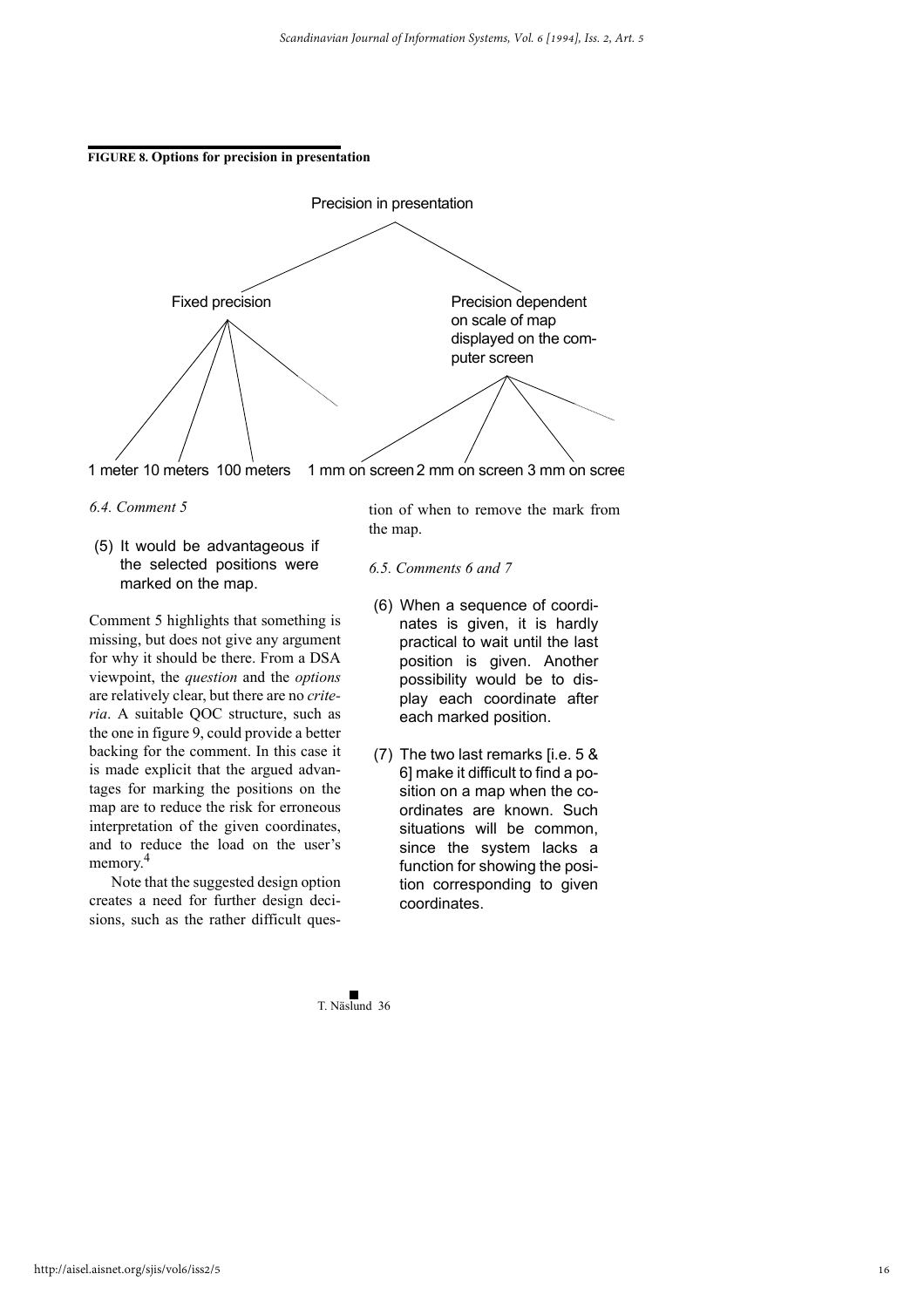

Comment 6 argues, in a surprisingly mild tone, that the designers should consider also another option for the presentation of the coordinates for several positions. Given the information in comment 7, the suggested design is actually not good at all. In order to find the position given by a pair of coordinates the user must employ iterative refinement. The iterative refinement will be considerably more efficient if the coordinates are displayed immediately for each marked position.

The mild tone in the evaluation report can be explained by the fact that the designers need to reconsider the different options. There are several possible decisions to be made, and what is a suitable decision is dependent on the complete set of decisions. The *questions* which need to be investigated are for example "How to find a position, given the coordinates?", "How to get the coordinates for several positions?" and "When should the coordinates be displayed if using the 'several-position-function'?" These questions should be addressed together, and in the given order. Comment 6 is mild, since it is a comment to a specific option, but where the evaluators did not want to stress a specific design option since there are more questions and

options to investigate before an assessment can be done.

Figure 10 illustrates these three linked questions, and some possible design options for resolving these questions, but does not illustrate any criteria. The message this conveys is that these are design decisions which are not yet ready for formative evaluation. The evaluators would perform too much of the design work if they would suggest also the important criteria for these questions. The evaluators should not *take over* the design work from the responsible designers.

# **7. Discussion**

In the example, we have seen some of the effects of representing the design comments from an existing evaluation report by using the QOC notation taken from Design Space Analysis (MacLean *et al.* 1989, MacLean *et al.* 1991). In summary, the following advantages of using the QOC structure in evaluation reports can be foreseen:

The criteria can be made more explicit, which can improve the designer's understanding of why a particular design has deficiencies. In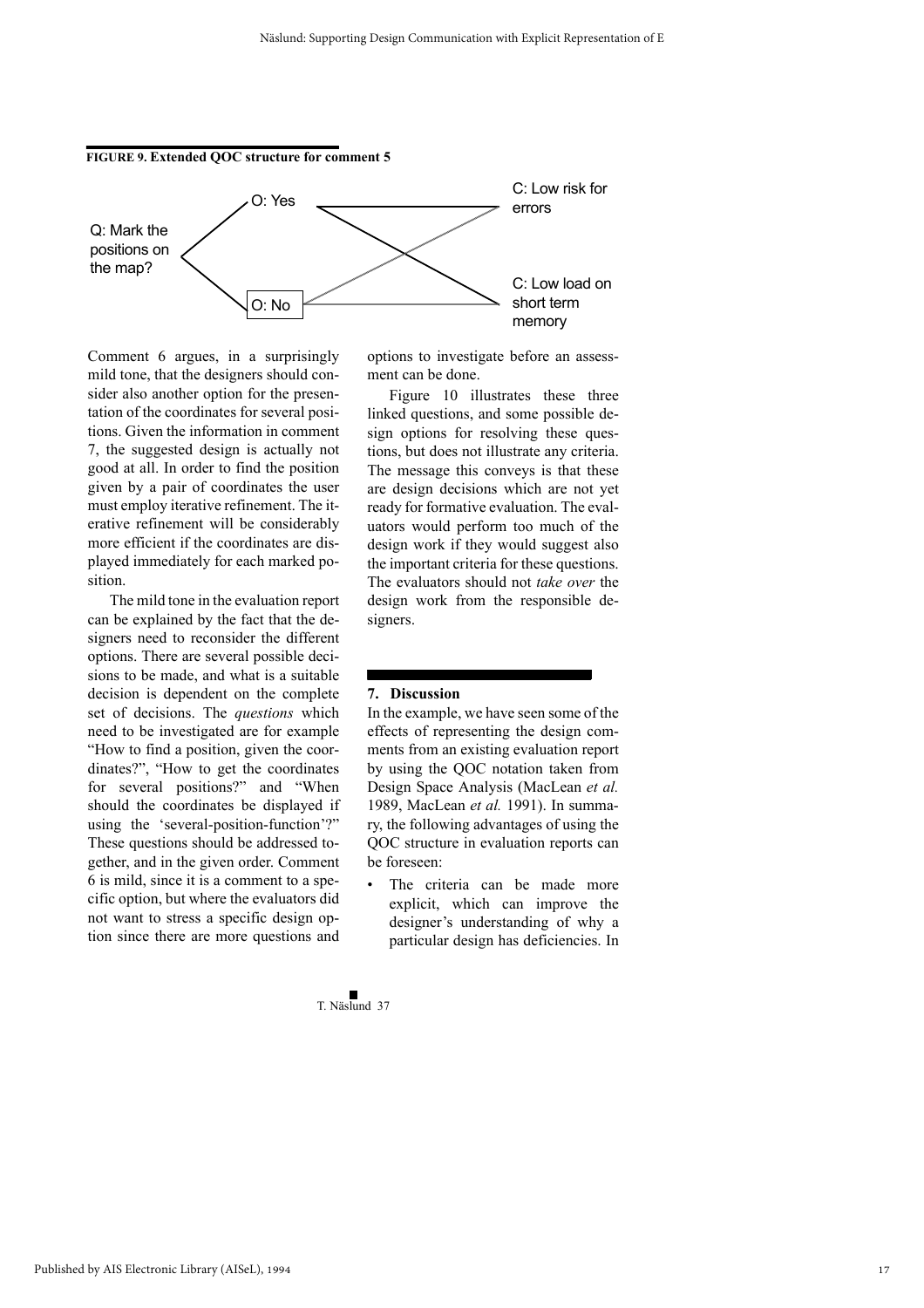**FIGURE 10. Linked questions to explore for improving the design commented upon by comments 6 and 7**



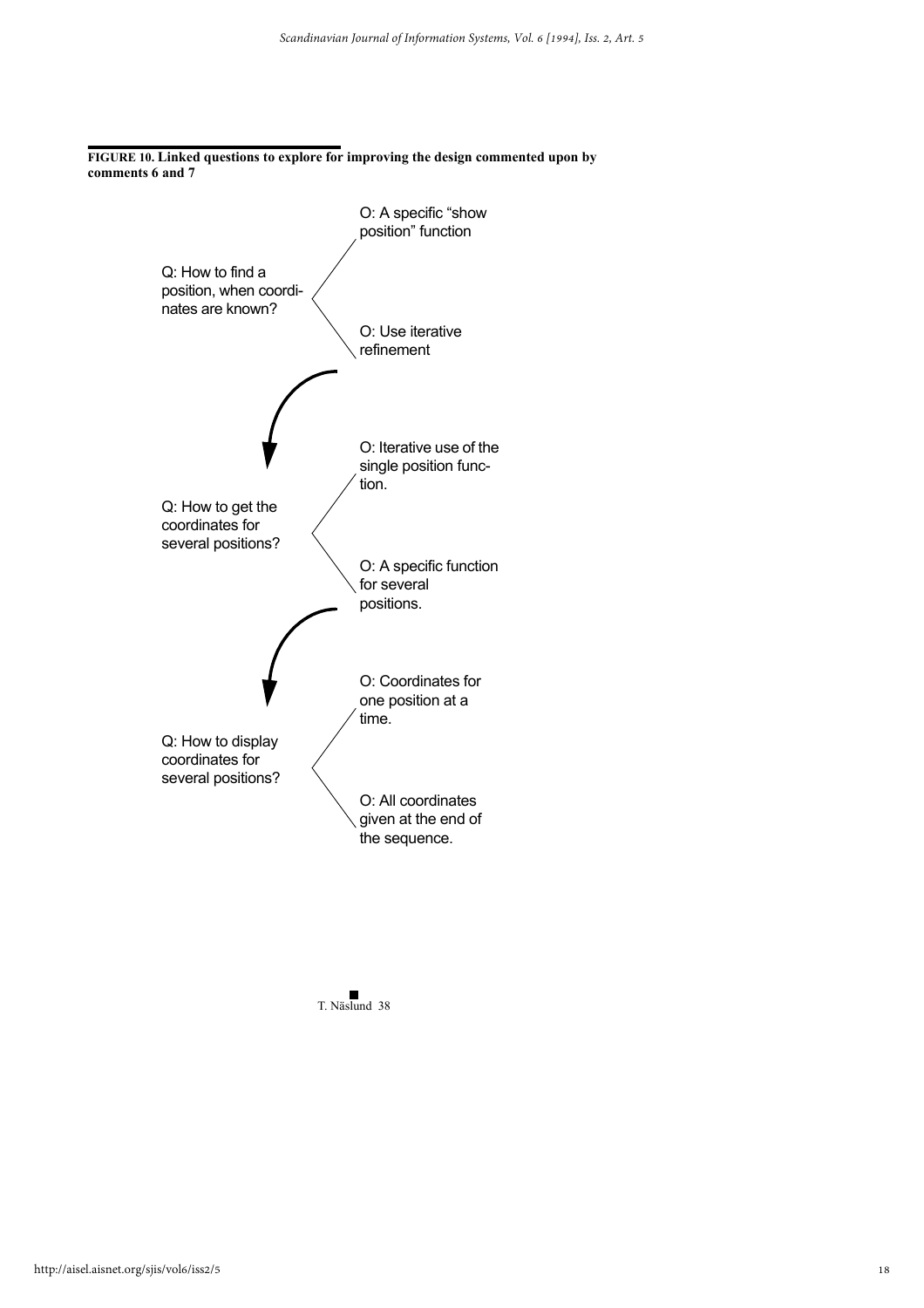many circumstances the designer will also be provided with an excellent tool for assessing design tradeoffs when considering design changes.

- Since the QOC structure facilitates considerations of new options, it can be made more clear to the designers that it is not always necessary to make minor modifications to a criticized design. A completely different design option can be the proper solution to a given problem. This might not have been so easy for the designer to see when the evaluation report only contained comments on a proposed design.
- Undetected questions, options, and criteria can be discovered during the construction of the QOC structure. The construction of a QOC structure is thus not only a means for communication, but also a tool for the evaluation and design work.
- The QOC notation provides a graphic overview of the arguments in the evaluation report. Since a serious problem with the evaluation reports was the extensive amount of text, the provision of easily understandable graphical overview is likely to improve the communication of evaluation results. In many cases, the QOC can reduce the required amount of text, since the notation can explain also relatively complex relationships in the design space.

Since design work should be performed by the designers and not by the evaluators, the QOC structures will in many circumstances only be partial. The structures can in these situations be seen as a prompt for the designers to "fill in the gaps" (as an example, see the explicit prompt for consideration of new options in figure 5). The iterative process of design and evaluation can thus be seen as a cooperative design discussion, in which the design space is gradually explored. The QOC structure can both provide a tool for the work, and serve as documentation of the activity.

Another question is what qualities QOC does not have but which would be important improvements when it is used for supporting communication between evaluators and designer. Two major limitations can be identified from the example:

- QOC is useful for illustrating the design space, but for evaluation purposes it would be an improvement if also the objectives driving the development effort could be represented. The QOC structure can show the identified trade-offs involved when choosing among design options. For evaluation purposes and design decision making, the actual objectives can help in clarifying the relative importance of each criterion (cf. Goldkuhl 1991).
- QOC does not convey information about the status of the evaluated application. In the standard QOC notation, there is a possibility to show which of the options is the design decision. For use in evaluation reports, it will instead be important to show the status of the options, such as "currently implemented option", "planned, but not yet implemented option", "recommended option", etc.
- Information about what tasks a certain service is intended to support is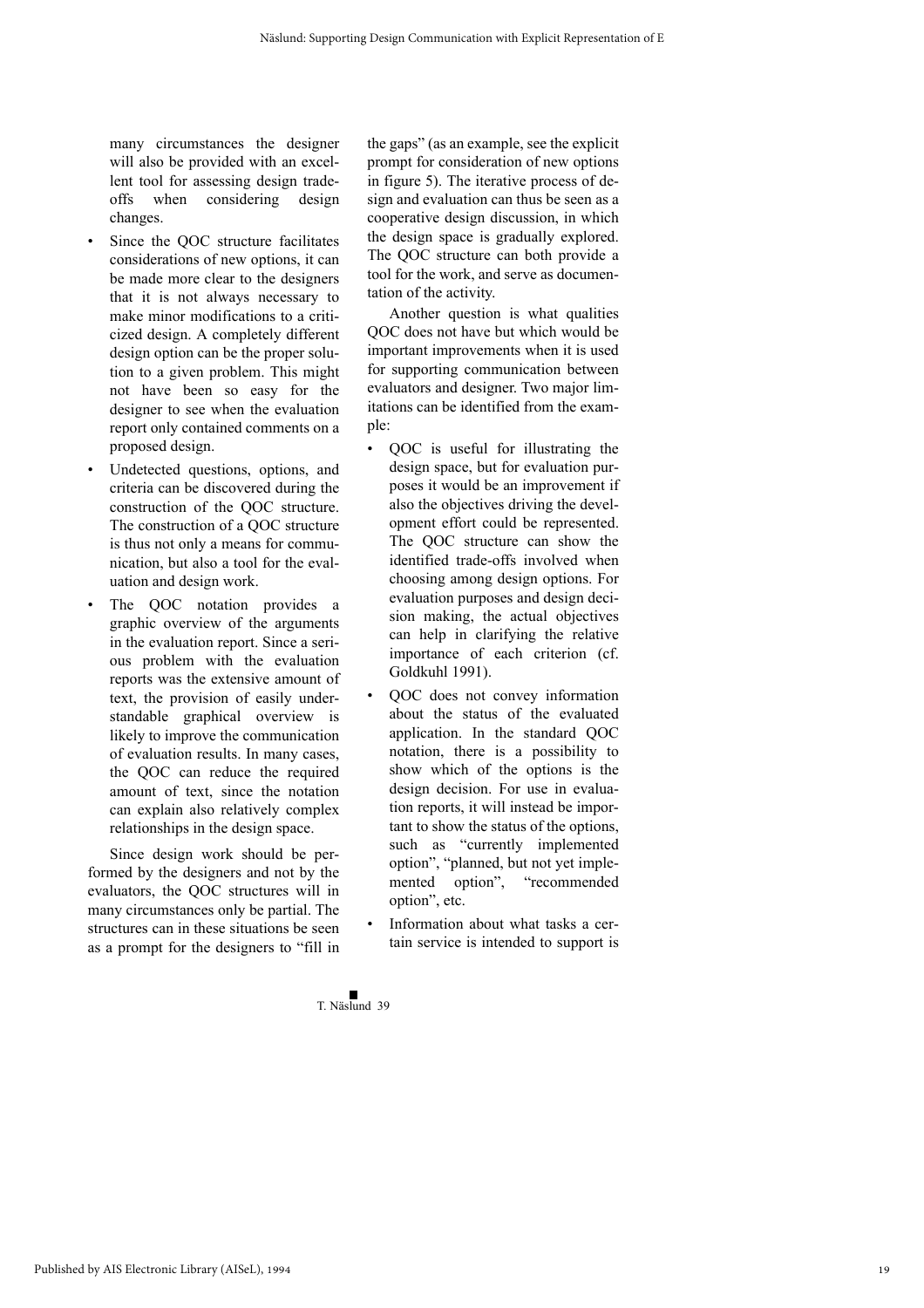vital for making good formative evaluations in usability-centred design. A possible extension of a QOC structure could include also this information. Since this information primarily is important for communication from the designers to the evaluators, such an extension should have its primary value in development projects where there is a vital dialogue between designers and evaluators about design issues. (This information is important also for the designers themselves, see Herbsleb & Kuwana 1993).

An evaluation report also contains a lot of other issues which are not easily shown using DSA. Of course, the evaluator should not try to squeeze everything into a QOC representation—the QOC notation should be a help, not a hindrance.

#### **8. Conclusions and Further Work**

Usability-oriented design requires extensive exploration of design alternatives in order to ensure the usability of information systems which are produced. Our earlier work (Näslund 1992a, 1992b) shows that reports from formative evaluations can contain important information for the continued development process. There has, however, been problems with the utilization of this information. It is not enough to find problems with a design; in order to ensure usability, the communication of the evaluation results and the subsequent redesign process is crucial. An interpretation of the encountered problems is that they are due both to troubles with the communication between evaluators and designers, and to difficulties for the designers to find good remedies to reported shortcomings.

The use of the OOC notation appears to have a potential to decrease these problems. In this paper, we have used an example from an existing evaluation report to show how the notation can help in clarifying the discussion, and how it can provide a handle for the designers' continued work. The work shows that the explicit representation of design questions, design options and design criteria can provide an overview of what are the important issues in an evaluation report. Through the explicitness, it can also support the understanding of the relationships between design options, and support the discovery of new design possibilities. The use of partial QOC structures can provide a handle for subsequent design discussions, leading to an elaboration of the design rationale.

Whether this approach is useful in real-life projects needs to be further investigated. We are currently studying the practical implications of using this more structured approach to formulate evaluation feedback in an industrial information systems development project.

#### **Notes**

<sup>3</sup>In the discussed project, it was not considered suitable for the evaluators to investigate the reason a designer had for making a design change. If a comment such as comment 4 was not applicable to the design solution presented in the next design iteration, the evaluators felt satisfied, whatever the

<sup>&</sup>lt;sup>1</sup>To use an empirical evaluation at this stage would in most cases be to misuse the time and enthusiasm of the users.

<sup>&</sup>lt;sup>2</sup>The numbers have been added during translation, in order to make references easier. The original Swedish version can be obtained from the author.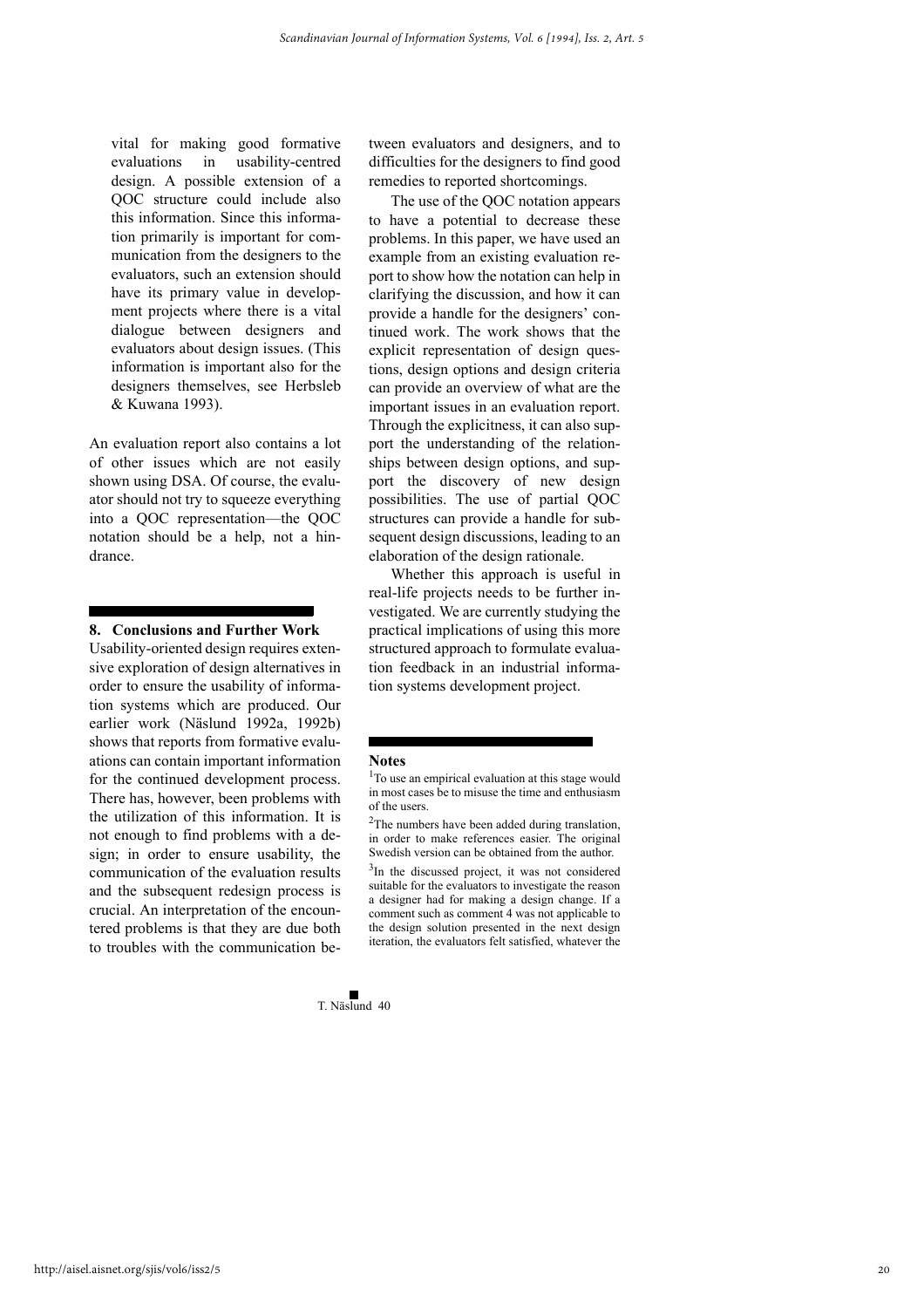reasons for the change could be.

<sup>4</sup>A common recommendation for the use of DSA is to avoid Yes/No-questions in design exploration (Shum 1991). Here, a better question for design exploration could thus be "How could the system give the user information about the mapping between coordinates and position on the map?" or "How could the system provide feedback to the user on what position is selected?" The reason for using a Yes/No-question in the example is that this best maps the actual comment given by the evaluators.

#### **Acknowledgements**

This work was supported in part by the National Defence Research Establishment (FOA), and in part by the Swedish National Board for Industrial Development (NUTEK).

Jonas Löwgren, Göran Goldkuhl, Tone Bratteteig, Göran Forslund, Pär Carlshamre and two anonymous reviewers provided valuable comments on earlier drafts of this paper. Trond Knudsen provided valuable suggestions for our further work.

#### **References**

- Booth, P., (1989). *An Introduction to Human-Computer Interaction*. Lawrence Erlbaum, Hove.
- Burger, S. & M. Apperley, (1991). A Multi-Dimensional Approach to Interface Evaluation. In: M. I. Nurminen *et al.* (editors), *Precedings of Human Jobs and Computer Interfaces Conference*. University of Tampere, Tampere.
- Conklin, J. & M. Begeman, (1989). gIBIS: A Hypertext Tool for Exploratory Policy Discussion. *ACM Transaction on Office Information Systems*, 6(4): 303-331.
- Desurvire, H., J. Kondziela & M. Atwood, (1992). What is Gained and Lost when Using Evaluation Methods Other than

Empirical Testing? In: A. Monk *et al.* (editors), *People and Computers VII (Proceedings of HCI 92).* Cambridge University press, Cambridge.

- Finke, R., T. Ward & S. Smith, (1992). *Creative Cognition: Theory, Research and Applications*. MIT Press, Cambridge.
- Goldkuhl, G., (1991). Information Systems Design as Argumentation: An investigation into design rationale as a conceptualization of design. In: K. Ivanov (editor), *Proceeding of 14th IRIS (Information systems research in Scandinavia).* Umeå universitet, Umeå.
- Gould, J. & C. Lewis, (1985). Designing for Usability: Key principles and what designers think. *Communications of the ACM*, 28(3): 300-311.
- Grant, D. P., (1976). How to Use the IBIS as a Procedure for Deliberation and Argument in Environmental Design Planning. *Design Methods and Theories*, 11(4).
- Greenbaum, J. & M. Kyng, (editors), (1991). *Design at Work: Cooperative design of computer systems*. Lawrence Erlbaum Associates, Hillsdale.
- Herbsleb, J. & E. Kuwana, (1993). Preserving Knowledge in Design Projects: What designers need to know. In: S. Ashlund *et al.* (editors)*, Human Factors in Computing Systems (InterCHI'93 Proceedings)*, ACM, New York.
- Hix, D. & H. R. Hartson, (1993). *Developing User Interfaces: Ensuring usability through product & process.* John Wiley & Sons, New York.
- Human Computer Interaction, (1991). *Human-Computer Interaction,* 6(3-4). Special issue on Design Rationale.
- Jeffries, R. & H. Desurvire, (1992). Usability Testing vs. Heuristic Evaluation: Was there a contest? *SIGCHI Bulletin*, 24(4): 39-41.
- Jeffries, R., J. Miller, C. Wharton & K. Uyeda, (1991). User Interface Evaluation in the Real World: A comparison of four techniques. In: S. P. Robertson *et al.* (editors), *Human Factors in Computing Sys-*